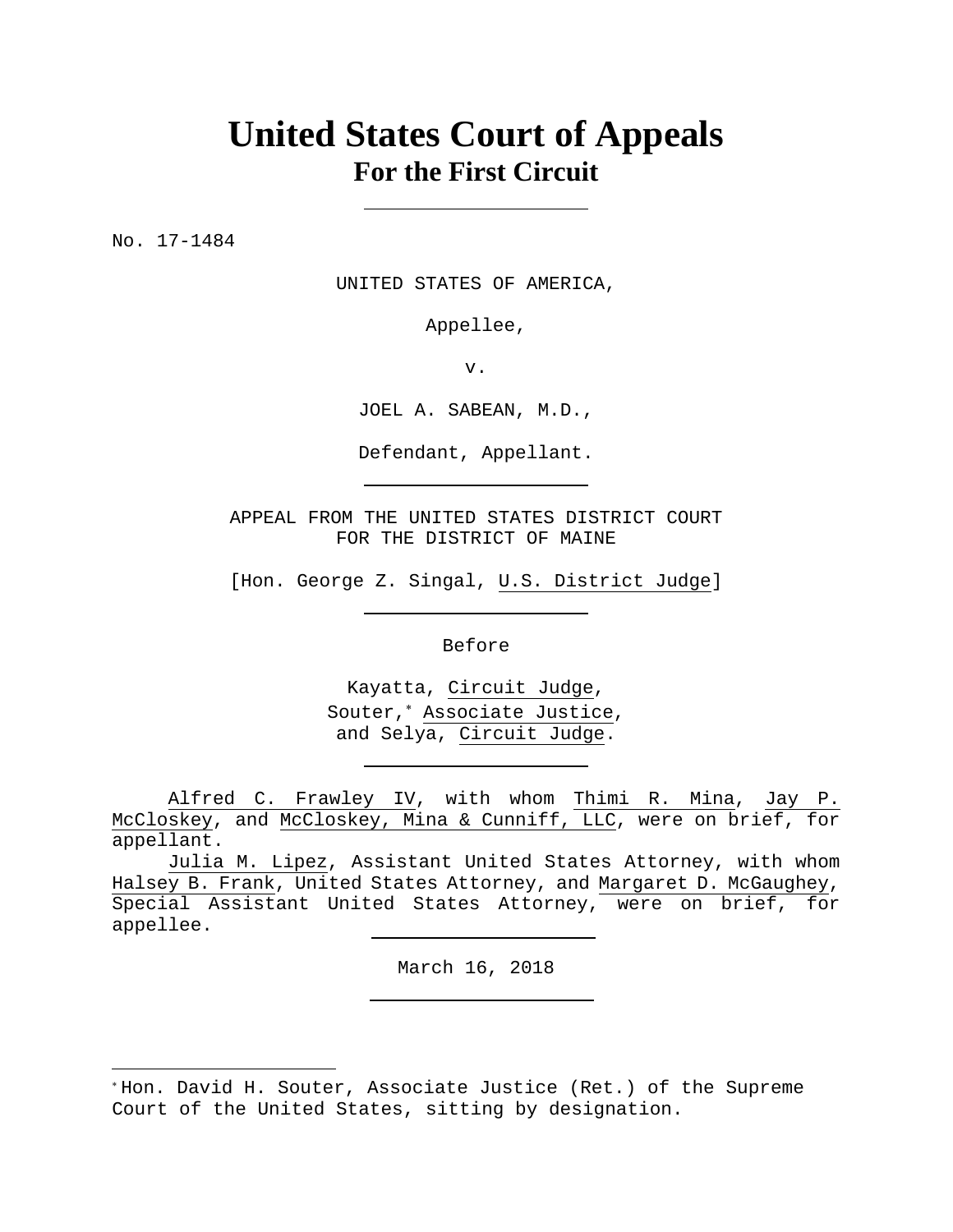**SELYA**, **Circuit Judge**. This case, which reads like an anthology of pain, pathos, and personal degradation, paints a grim picture of the human condition. It intertwines allegations of an incestuous relationship with criminal charges of tax evasion, unlawful distribution of controlled substances, and health-care fraud. Following a contentious trial, the jury found defendantappellant Joel A. Sabean guilty on all of the charged counts.

The defendant strives to convince us, through a wideranging asseverational array, that the jury's verdict should not stand. After careful consideration of a tangled record conspicuously free from prejudicial error, we are not persuaded. Consequently, we affirm the judgment below.

# **I. BACKGROUND**

We sketch the relevant events and travel of the case, reserving a fuller elaboration of the facts for our subsequent discussion of specific issues. For this purpose, we take the facts in the light most flattering to the jury verdict, consistent with record support. See United States v. George, 841 F.3d 55, 59 (1st Cir. 2016).

The defendant is a licensed physician, specializing in dermatology, who maintained a lucrative practice in Maine for decades. Between 2008 and 2013, the defendant sent his adult daughter S.S., who was then a resident of Florida, between \$500 and \$1,500 daily. During this interval, the defendant claimed

- 2 -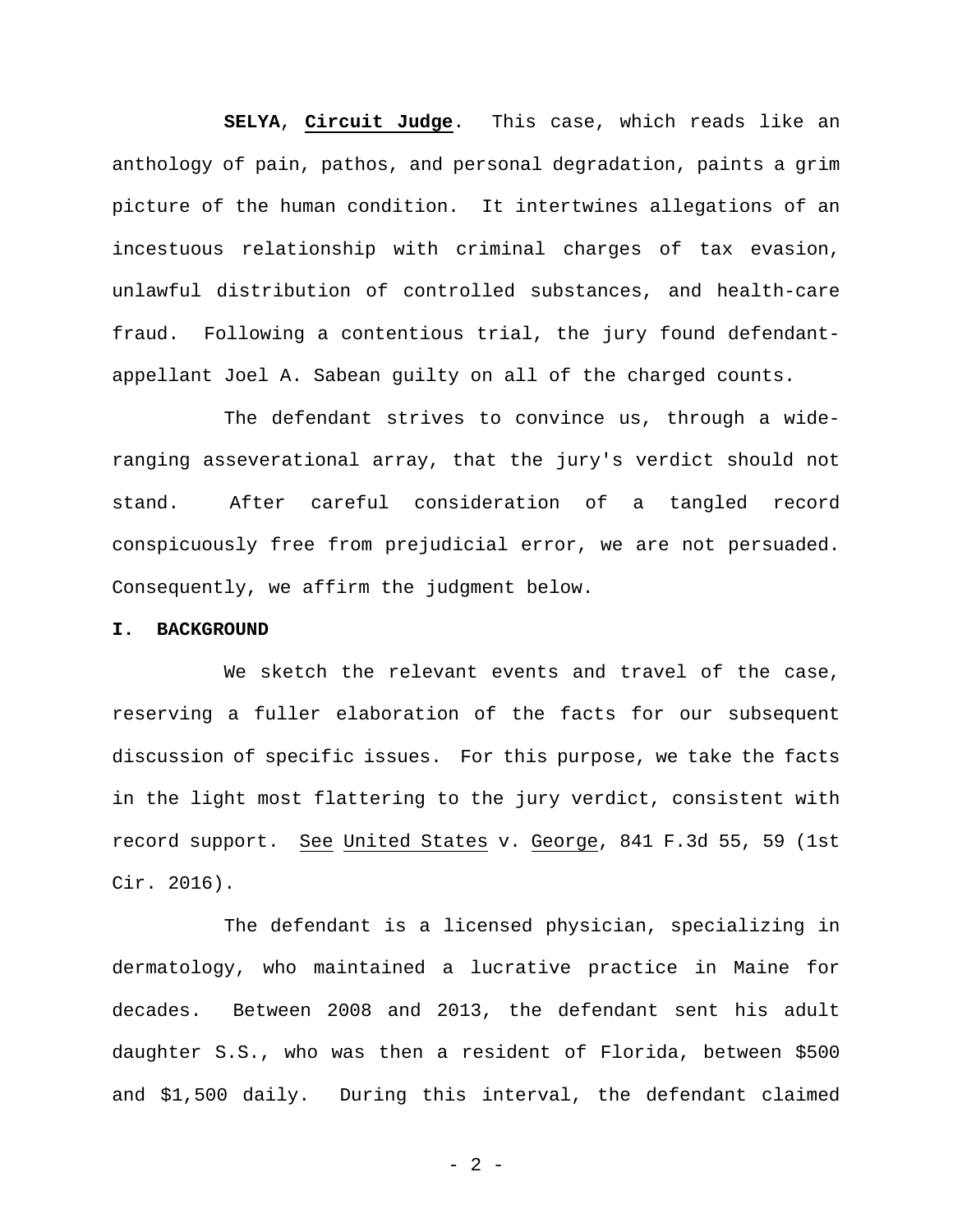S.S. as a dependent on his tax returns and represented to the government (as well as to his bookkeeper) that much of this money was tax-deductible because it defrayed S.S.'s medical expenses. See 26 U.S.C. § 213. For instance, the defendant stated at various times that his daughter needed funds to cover costs associated with temporary brain death, tumors, and amputated limbs. These statements were demonstrably false.

The defendant never examined S.S. during the relevant period and, in reality, S.S. never suffered from temporary brain death, tumors, amputated limbs, or the other ailments described by the defendant to his bookkeeper. She squandered much of her father's treasure on drugs, gambling, and gifts for her boyfriend.

The defendant continued sending cash to his daughter even after his wife and office manager complained that he was "hemorrhaging money" and would be unable to afford continued outlays. All told, the defendant sent his daughter over \$2,000,000.

There was another dimension to this strange relationship. Between 2010 and 2014, the defendant wrote prescriptions for the anti-depressant drugs Ambien, Lunesta, and Alprazolam (commonly known as Xanax) and transmitted them to pharmacies near his daughter's home. He also wrote and transmitted to Florida pharmacies prescriptions for certain more expensive drugs in the name of his wife Karen, who  $-$  unlike S.S.  $-$  was

- 3 -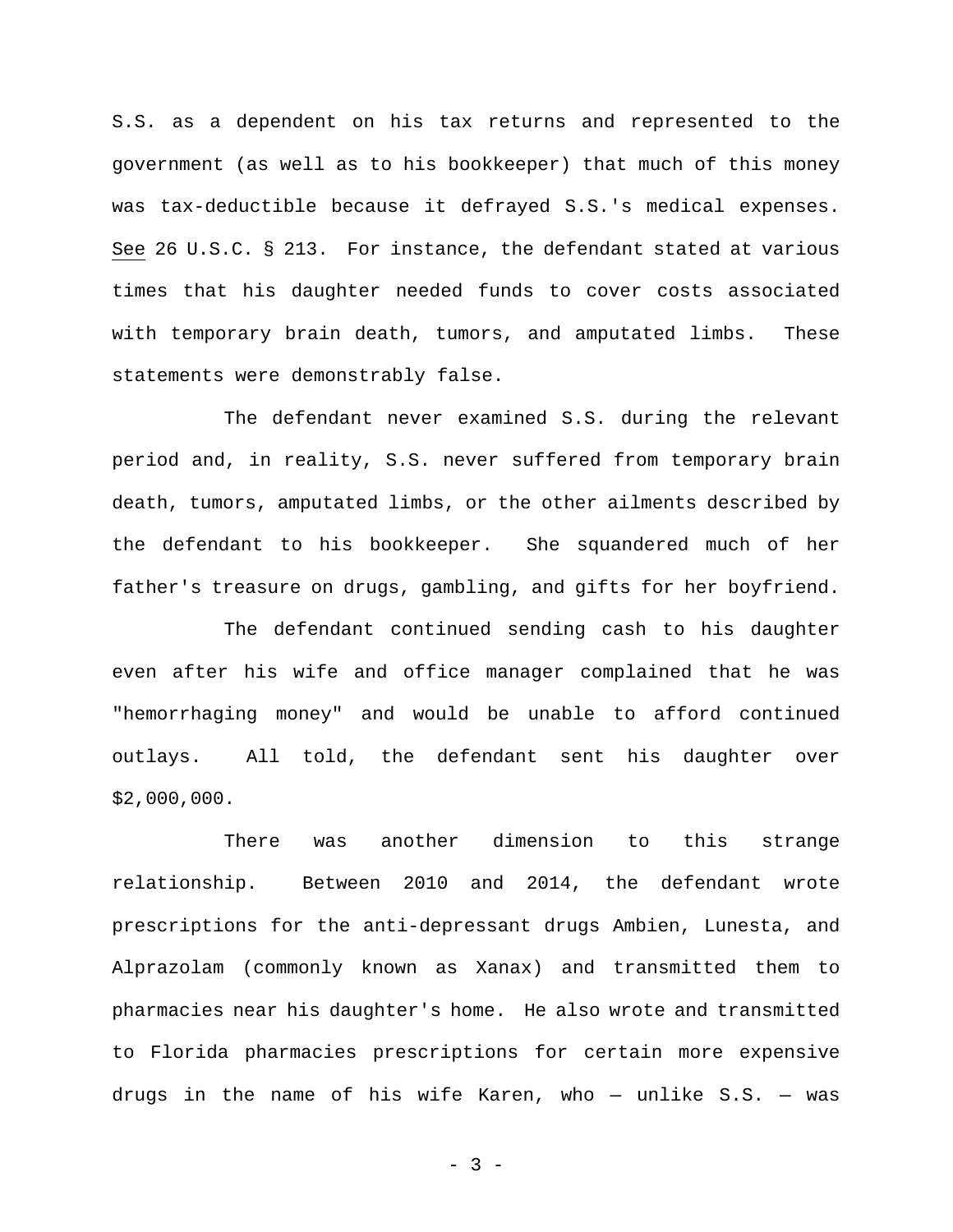covered by health insurance. Karen, though, was bedridden and never set foot in Florida during the relevant time period.

The mills of the law sometimes grind slow, but they grind exceedingly fine. On October 20, 2015, a federal grand jury sitting in the District of Maine charged the defendant, in five counts corresponding to five different tax years, with knowingly evading nearly \$1,000,000 in federal tax liability by claiming fraudulent medical deductions between 2009 and 2013. See 26 U.S.C. § 7201. The indictment further charged the defendant, in fifty-two counts, with having distributed Ambien, Lunesta, and Xanax to S.S. on fifty-two separate occasions between December 15, 2010 to January 4, 2014 outside the usual course of professional medical practice and without legitimate medical purpose.<sup>1</sup> See 21 U.S.C. § 841(a)(1); 21 C.F.R. § 1306.04(a). Finally, the indictment charged the defendant, in a single count, with committing health-care fraud by writing certain prescriptions meant for S.S. in his wife's name between March 28, 2010 and December 9, 2012. See 18 U.S.C. § 1347.

During elaborate pretrial skirmishing (much of which is irrelevant here), the district court denied the defendant's motion to sever the tax-evasion counts from the drug-distribution and

 $\overline{a}$ 

<sup>1</sup> Some of the drug-distribution counts related to prescriptions written in S.S.'s name, while others related to prescriptions written in Karen's name but intended for S.S.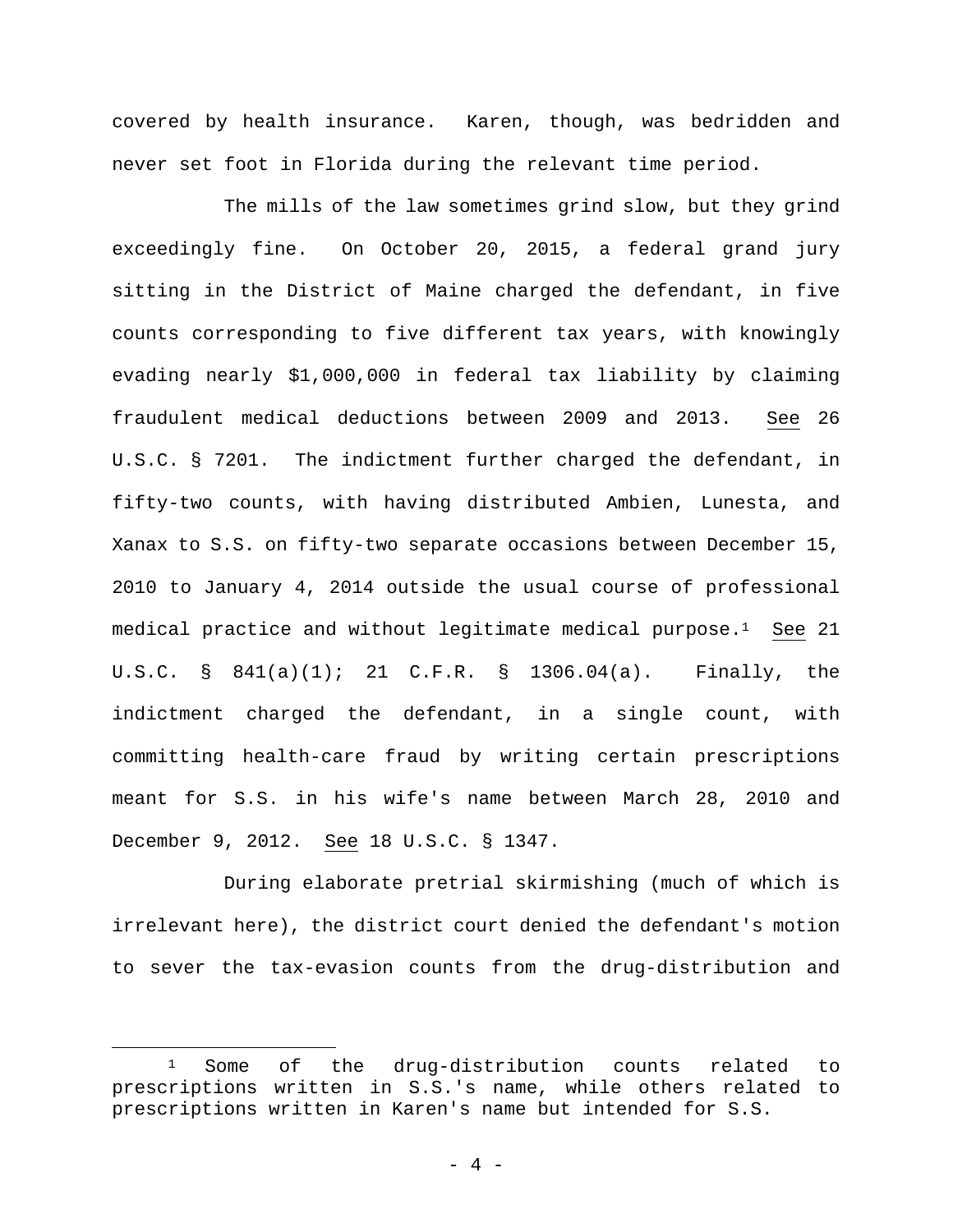health-care fraud counts. See United States v. Sabean, No. 2:15 cr-175, 2016 WL 5477569, at \*1 (D. Me. Sept. 29, 2016). So, too, the court denied the defendant's motion in limine seeking to exclude S.S.'s testimony regarding alleged sexual abuse.

Trial commenced on November 1, 2016 and lasted nine days (exclusive of jury deliberations). At the close of the government's case-in-chief and again at the close of all the evidence, the defendant moved for judgment of acquittal. See Fed. R. Crim. P. 29(a). The district court reserved decision on these motions. Following jury instruction, the defendant unsuccessfully objected to the district court's charge concerning the drugdistribution counts. After the jury returned an across-the-board guilty verdict, the district court acted on its previous reservation of decision and denied judgment of acquittal. See Fed. R. Crim. P. 29(b), (c). The court thereafter sentenced the defendant to serve concurrent 24-month terms of immurement on the 58 counts of conviction. This timely appeal ensued.

The defendant, ably represented, assails the judgment below on a multitude of grounds. We start with his most loudly bruited argument, which relates to the admission of other-acts evidence concerning the alleged sexual abuse. We then deal with his objections to the district court's exclusion of certain evidence. Once we have disposed of these evidentiary challenges, we turn our attention to a miscellany of other claims.

- 5 -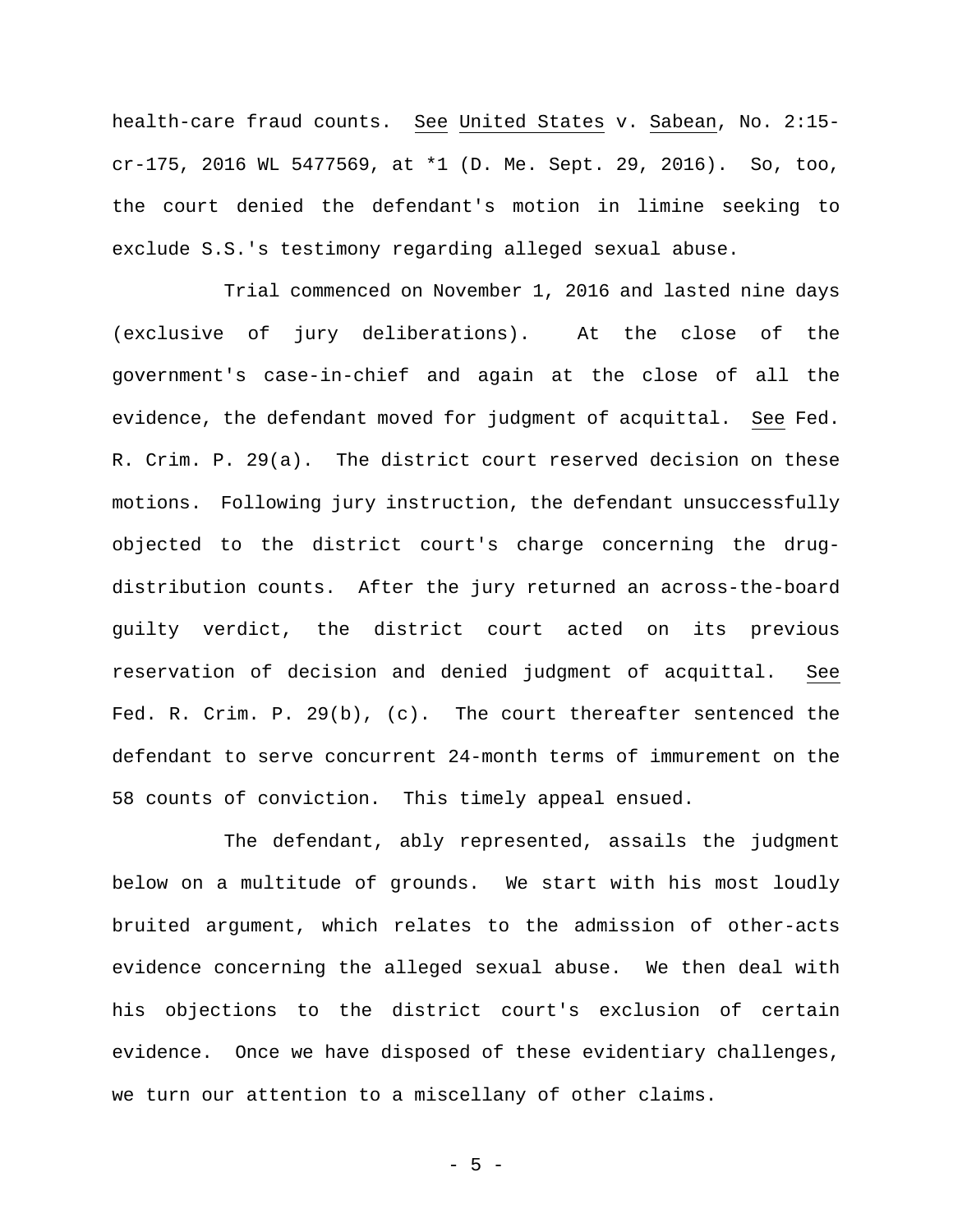# **II. THE DISPUTED EVIDENTIARY RULINGS**

We subdivide our discussion of the disputed evidentiary rulings into two segments, dealing first with rulings admitting evidence and then with rulings excluding evidence.

# **A. Other-Acts Evidence**.

The defendant's flagship claim is that the district court improvidently admitted S.S.'s testimony concerning sexual abuse. Some context is needed to place this claim into a workable perspective.

S.S., who was 41 years old at the time of trial, testified that she began having intercourse with her father at around age twelve and that they frequently had sex while she was in high school and in the years that followed. Even after she left Maine and moved to Florida in 2007, she regularly exchanged emails with him detailing sexual fantasies (which they called "lovegrams"). They also had "phone sex." While S.S. was on the witness stand, the court admitted emails in which the defendant referred to his daughter in terms such as "[d]earest woman who has captivated my being," "hot chick," and "Supreme Sextress." In one particularly lurid email, the defendant wrote "penis available, blasting zone." In addition, S.S. testified that the defendant often discussed the possibility of marriage with her and claimed at one point to have procured an engagement ring.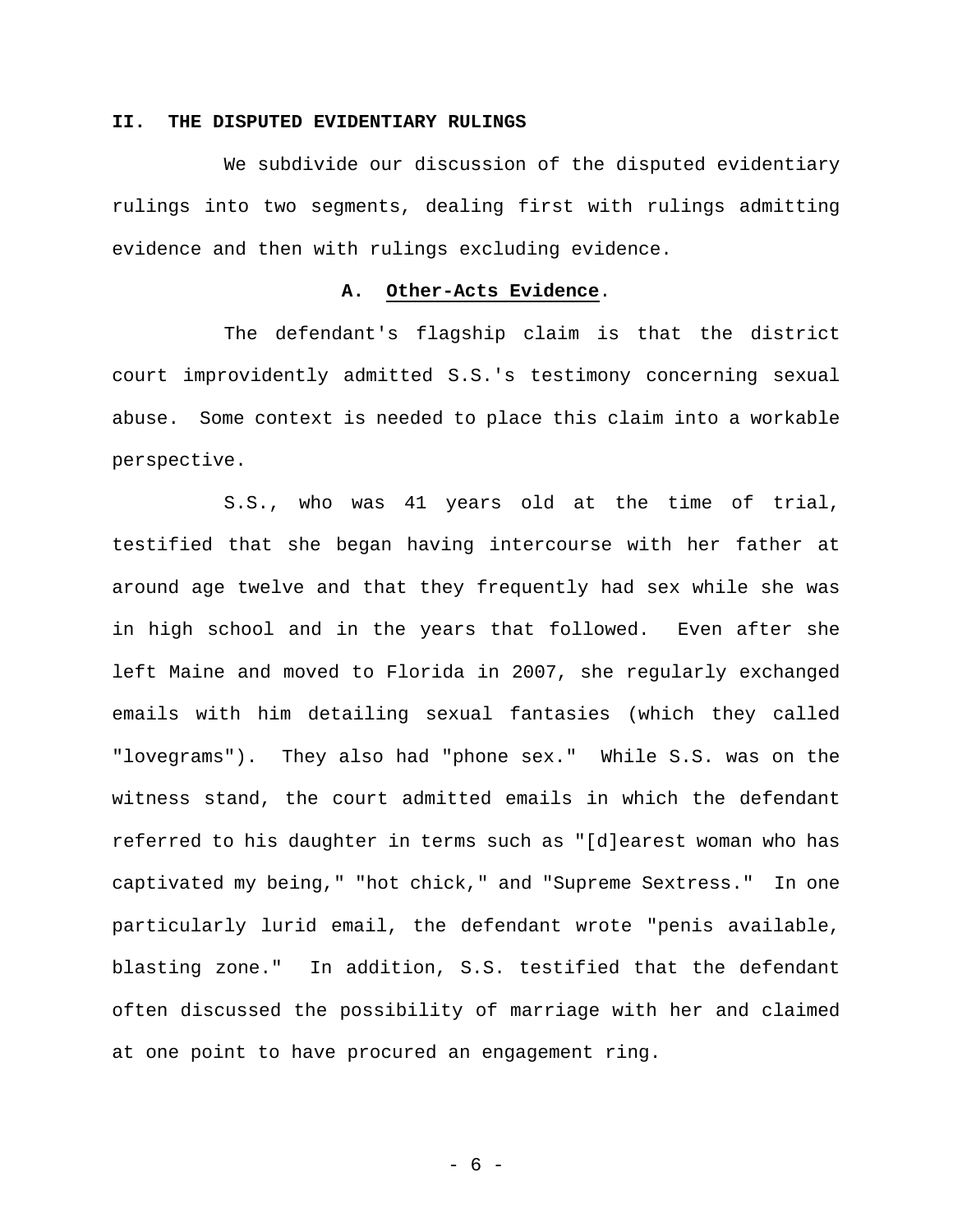The government asserts that this evidence was admissible as other-acts evidence and was relevant to show the defendant's motive and absence of mistake. As the government sees it, the jury could have inferred that the defendant sent S.S. money and wrote prescriptions for her in order to buy S.S.'s silence about his abuse and to induce her continued participation in their prurient communications. Relatedly, the government asserts that the defendant committed tax evasion and health-care fraud in an effort to offset the exorbitant costs of this scheme.

Although the district court denied the defendant's motion in limine addressed to this testimony, it gave a carefully worded limiting instruction once the witness embarked on this line of testimony. The district court told the jury that the government was offering the testimony "as evidence of what the Government says is the defendant's motive to commit the tax evasion, prescription fraud and health care fraud." Additionally, the court admonished the jury not to "use evidence of a sexual relationship or sexual contact between the defendant and his daughter to infer that because of his character, the defendant carried out the acts charged in this case." The jurors, the court said, were to consider the evidence only for the limited purpose of determining whether the defendant "had a motive or intent to commit the acts charged in the indictment." The court made clear that the jurors could find that the defendant "had sexual contact or a sexual

- 7 -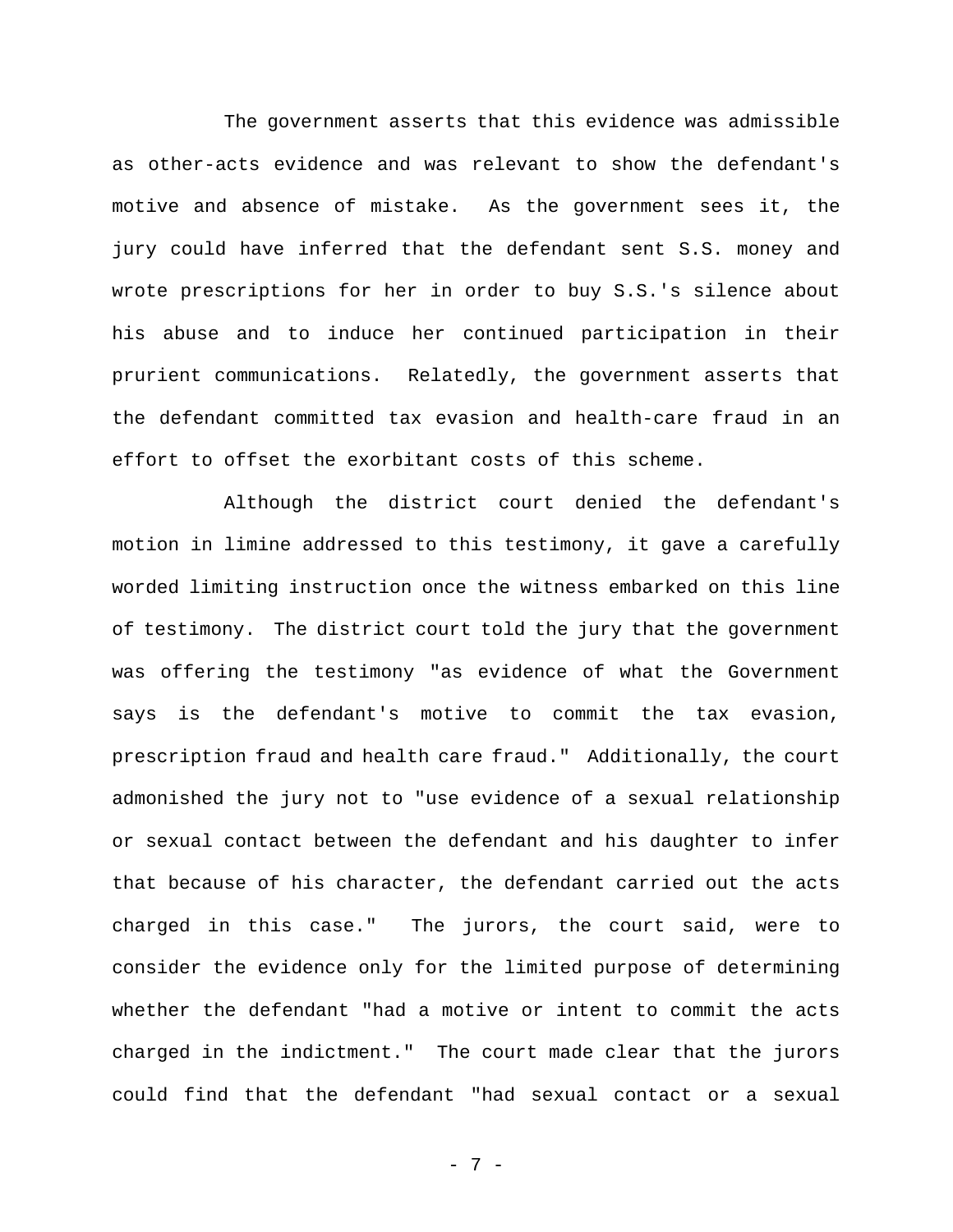relationship with his daughter, but still find that the Government has not met its burden of proving that he committed one or all of the crimes charged."

Against this backdrop, we survey the legal landscape. A party may not introduce "[e]vidence of a crime, wrong, or other act . . . to prove a person's character in order to show that on a particular occasion the person acted in accordance with the character." Fed. R. Evid. 404(b). Evidence of other acts may, though, be admissible for certain specific purposes. See id. When an objection is interposed, a proffer of such evidence is subject to a threshold inquiry: the trial court must determine whether "the finder of fact 'can reasonably conclude that the act occurred and that the defendant was the actor.'" United States v. Raymond, 697 F.3d 32, 38 (1st Cir. 2012) (quoting United States v. Huddleston, 485 U.S. 681, 689 (1988)). If the answer to this threshold inquiry is in the affirmative, the court next must determine "whether the evidence submitted 'is probative of a material issue other than character.'" Id. (quoting Huddleston, 485 U.S. at 686). Put another way, other-acts evidence must have "special relevance to an issue in the case," such as motive, intent, absence of mistake, or knowledge. Id. (quoting United States v. Varoudakis, 233 F.3d 113, 118 (2000)).

A finding of special relevance is a necessary — but not a sufficient — precondition for the admissibility of other-acts

- 8 -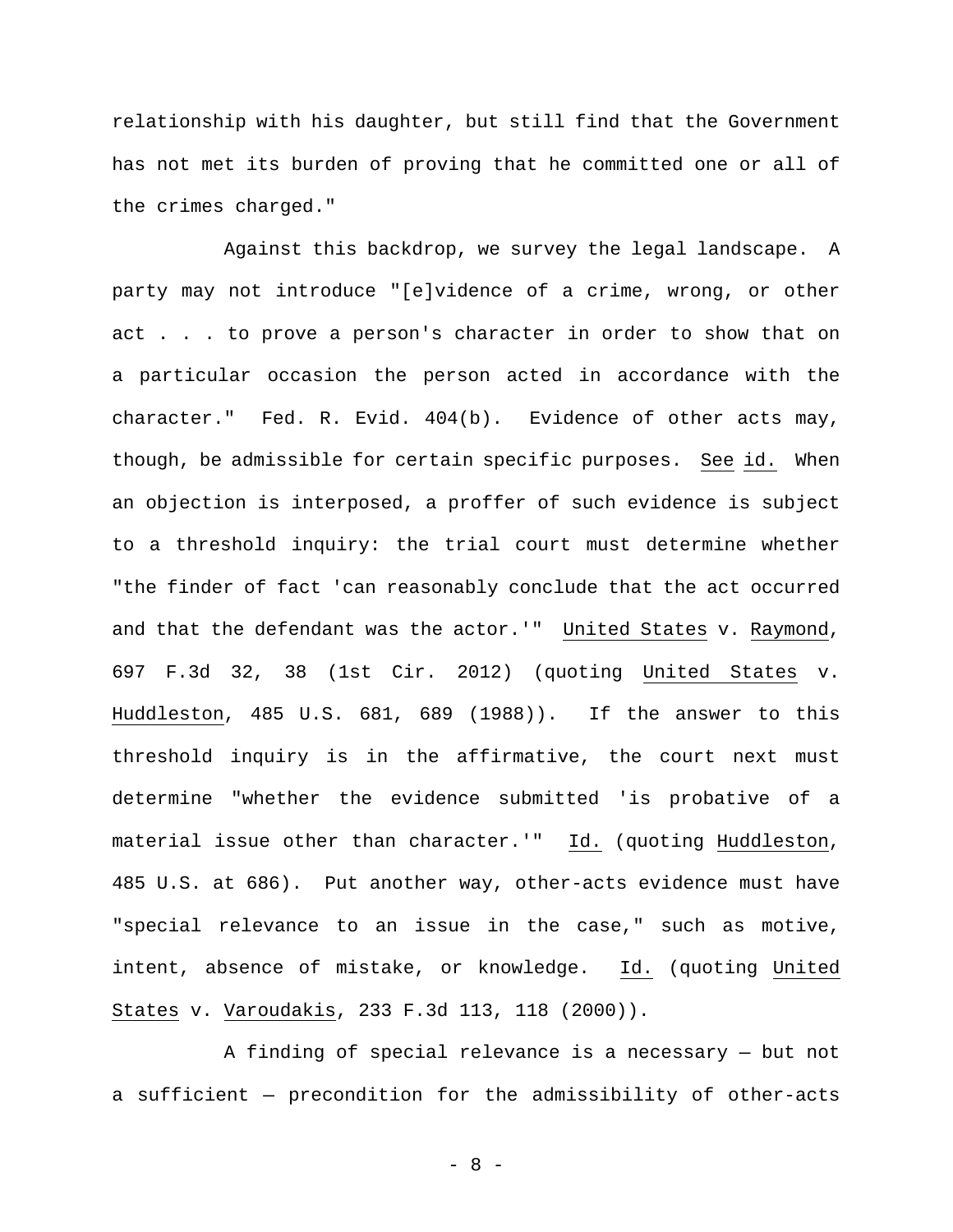evidence. Rule 404(b) "incorporates sub silentio the prophylaxis of Federal Rule of Evidence 403." United States v. Sebaggala, 256 F.3d 59, 67 (1st Cir. 2001). It follows that even if other-acts evidence is specially relevant, the trial court may exclude that evidence if its probative value is substantially outweighed by potential evils such as unfair prejudice, jury confusion, or waste of time. See Fed. R. Evid. 403. Where, as here, objections to other-acts evidence have been preserved, our review of rulings admitting or excluding such evidence is for abuse of discretion. See Raymond, 697 F.3d at 36; Varoudakis, 233 F.3d at 118.

The logical starting point for our inquiry in this case is the district court's conclusion that the evidence was sufficient to support a finding that the defendant sexually abused his daughter. As we have explained, "[w]hen the relevancy of evidence is conditioned on the establishment of a fact" — here, the fact that the defendant sexually abused  $S.S.$  - "the offering party need only introduce sufficient evidence to permit a reasonable jury to find the conditional fact by a preponderance of the evidence to establish that the evidence is relevant." United States v. Balthazard, 360 F.3d 309, 313 (1st Cir. 2004); see United States v. Trenkler, 61 F.3d 45, 53 (1st Cir. 1995). On this point, the defendant argues that no sufficient foundation was laid because S.S.'s testimony was incredible. He suggests that no reasonable juror could have believed S.S. in light of her history of

- 9 -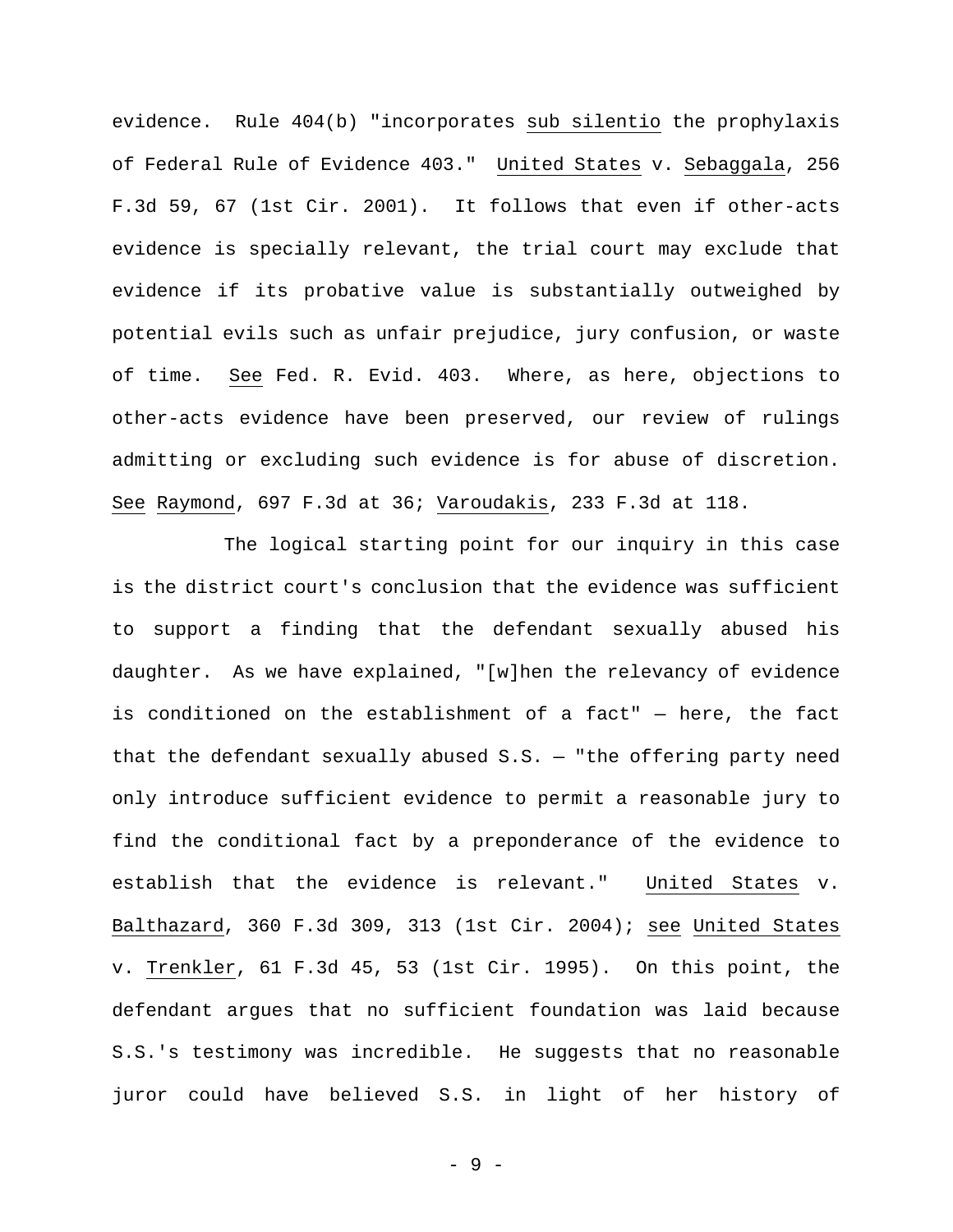committing perjury and engaging in other dishonest acts, and adds that no other basis existed on which to find that sexual abuse transpired.

This argument is dead on arrival. With only narrow exceptions not pertinent here, credibility determinations are left to the wisdom of the jury. See United States v. Alicea, 205 F.3d 480, 483 (1st Cir. 2000); see also United States v. Scheffer, 523 U.S. 303, 313 (1998) (plurality opinion) (explaining that "the jury is the lie detector"). Thus, when a jury trial is underway, the court lacks the authority "to exclude evidence on the basis of [its] own belief as to the persuasiveness of that evidence." Blake v. Pellegrino, 329 F.3d 43, 47 (1st Cir. 2003). Although the jury in this case was presented with several reasons that might have led it to discredit S.S.'s testimony,<sup>2</sup> it was the jury's prerogative not to do so. After all, the jury's right to judge the credibility of witnesses is not restricted to circumstances in

 $\overline{a}$ 

<sup>2</sup> For instance, S.S. admitted to having "had a problem with lying [her] whole life"; she had a prior conviction for shoplifting; and she served a six-month sentence for dissembling to her probation officer. In addition, S.S.'s friend, Dezerra Tsai, testified that she once heard S.S. admit to having fabricated the sex-abuse allegations.

Relatedly, we note that in his brief, the defendant refers to a letter that S.S. purportedly authored several weeks after trial, in which she is alleged to have apologized for her testimony. Because this letter was not introduced at trial, it does not warrant consideration in connection with any of the issues developed in the defendant's appellate briefing. See United States v. Carrasco-De-Jesús, 589 F.3d 22, 27-28 (1st Cir. 2009).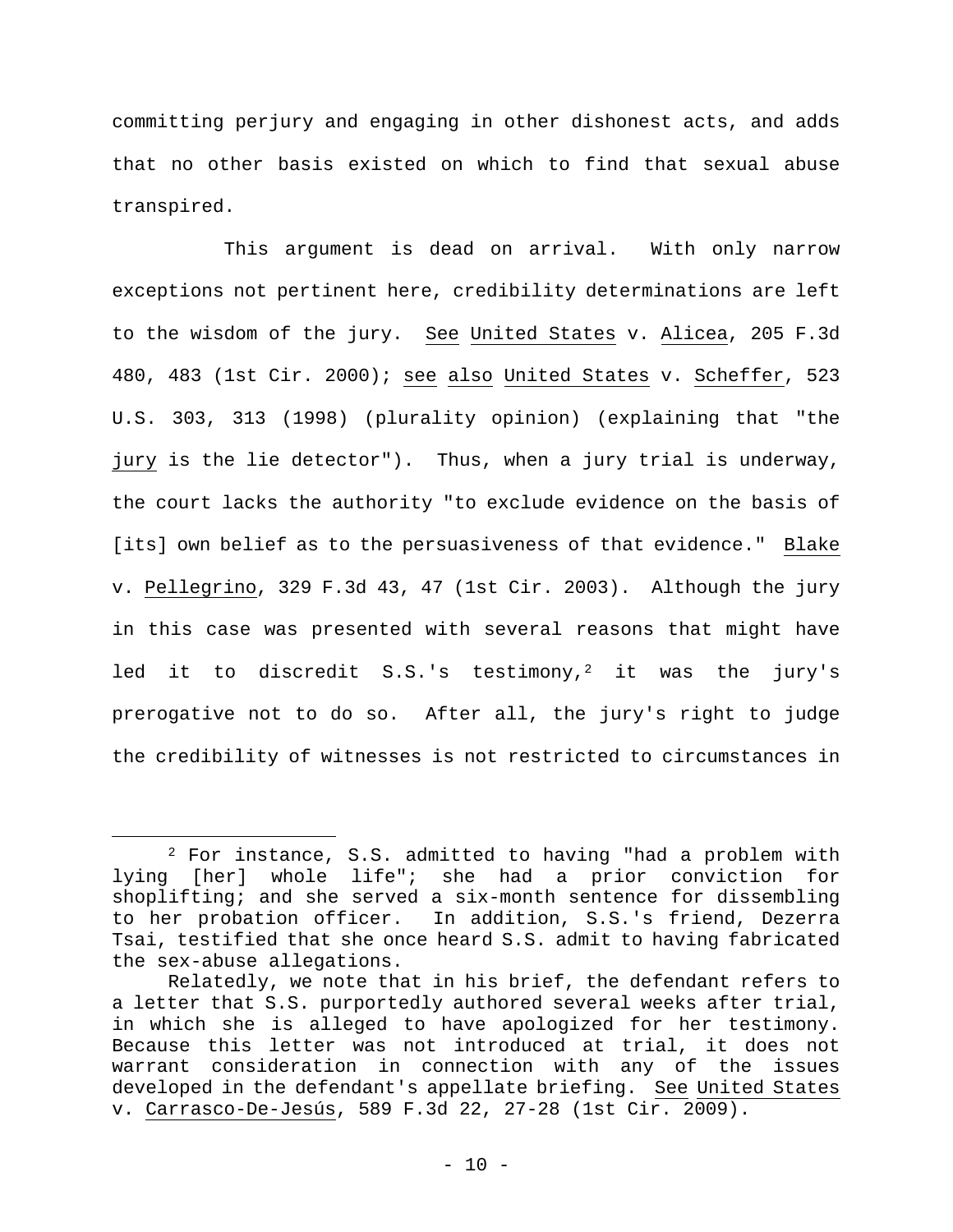which the witness's testimony is flawless in every respect. See Alicea, 205 F.3d at 483. We conclude, therefore, that S.S.'s testimony, combined with the exhibits memorializing the salacious father-daughter correspondence, comprised a sufficient basis for a reasonable jury to find that the defendant had sexually abused his daughter.

This brings us to the question of whether the other-acts evidence has special relevance to any disputed issue in the case. Evidence has "special relevance" when "it tends to prove a material fact apart from a mere propensity to behave in a certain way." United States v. Watson, 695 F.3d 159, 165 (1st Cir. 2012). A prime example of special relevance, pertinent here, is when evidence of other-act evidence is introduced "to complete the story of the crime on trial by proving its immediate context of happenings near in time and place." United States v. Goyner, 761 F.3d 157, 163 (1st Cir. 2014) (quoting United States v. D'Alora, 585 F.2d 16, 20 (1st Cir. 1978)). Such evidence may be particularly helpful when an actor's state of mind is at issue "and the only means of ascertaining that mental state is by drawing inferences from conduct." Huddleston, 485 U.S. at 685.

Here, it is nose-on-the-face plain that the defendant's state of mind was a highly material and hotly disputed issue. All of the charged crimes required proof of scienter. See 26 U.S.C. § 7201; 21 U.S.C. § 841(a)(1); 18 U.S.C. § 1347. Moreover,

- 11 -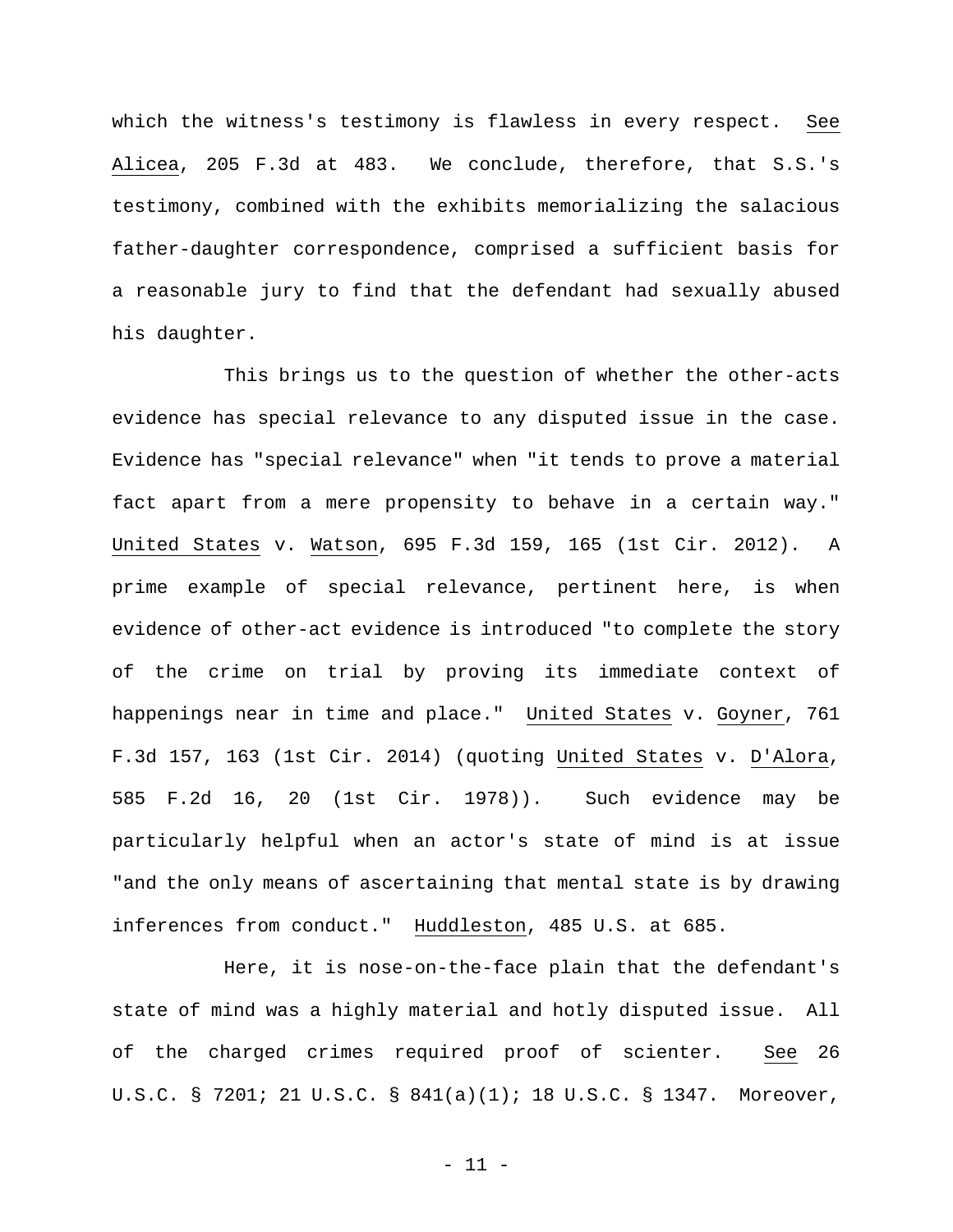the bedrock of the defense was that the defendant truly believed that S.S. needed both the money and the extensive medical treatment that he described.

In an effort to change the trajectory of the debate, the defendant suggests that evidence of abuse was not probative of his intent to commit the charged crimes. This suggestion relies on the assertion that S.S. never provided direct testimony that sexual abuse was the reason for either the cash outlays or the bogus prescriptions; indeed, he collects snippets from the transcript in which she "testified to the contrary." In support of this suggestion, the defendant points out that S.S. indicated that she had never threatened to expose the incestuous relationship if her father stopped sending money and drugs. And at another point, S.S. said that the cash and drugs were not meant "to keep [her] quiet" but, rather, were meant to keep her "happy and comfortable."

This suggestion misapprehends both the record and the law. With respect to the record, the defendant glosses over other testimony by S.S. that contravenes his synthesis of the transcript. By way of example, S.S. testified that there was an implied understanding between father and daughter that he would send her money and drugs so that she would engage in sexualized communications with him. S.S. also testified that her father threatened to cause her "big problems" and "cut [her] off" if she ever revealed his sexual abuse. Fairly viewed, S.S.'s testimony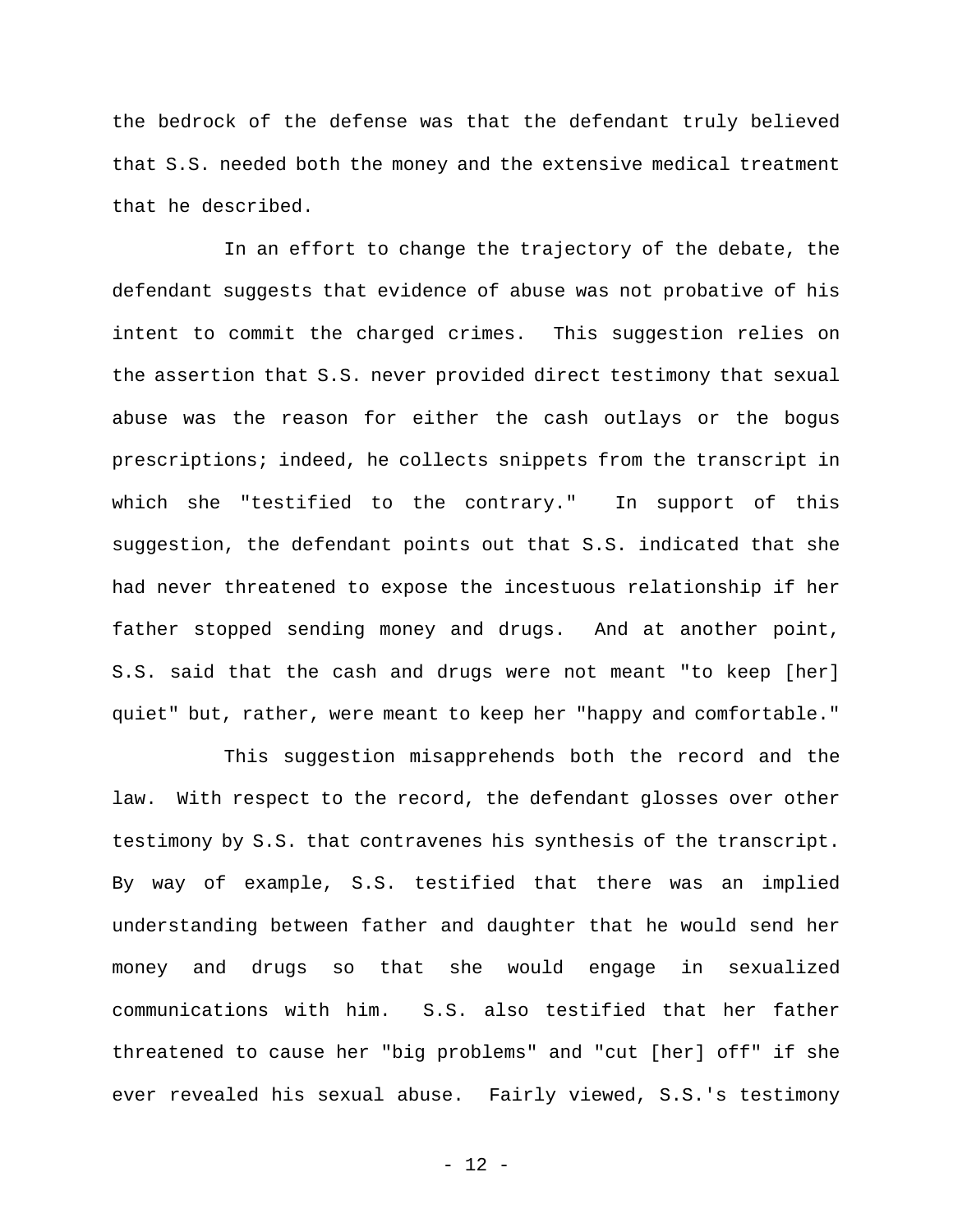was a mixed bag — and it is apodictic that a jury may "credit some parts of a witness's testimony and disregard other potentially contradictory portions." Alicea, 205 F.3d at 483.

With respect to the law, the infirmities of the defendant's argument are even more pronounced. Criminal defendants rarely shout their nefarious intentions from the rooftops. Here, the government was not required to introduce direct evidence connecting the defendant's disbursements of money and drugs to the incestuous relationship. Circumstantial evidence can suffice to forge such a link, and this jury had the right to infer motive or absence of mistake based on common-sense inferences drawn from evidence of the attendant circumstances. See, e.g., United States v. Cole, 631 F.3d 146, 155-56 (4th Cir. 2011); United States v. Sampson, 980 F.2d 883, 887-88 (3d Cir. 1992).

Because our society abhors incestuous sexual abuse, the jury reasonably could have concluded that a perpetrator would be willing to pay a very steep price to buy the victim's silence. The jury likewise could have inferred, as a matter of common sense, that the defendant's desire to continue prurient communications with his daughter provided "at least some incentive" for his continued disbursements of cash and drugs. United States v. Potter, 616 F.2d 384, 387-88 (9th Cir. 1979) (finding evidence that physician had sex with patient and simultaneously prescribed

- 13 -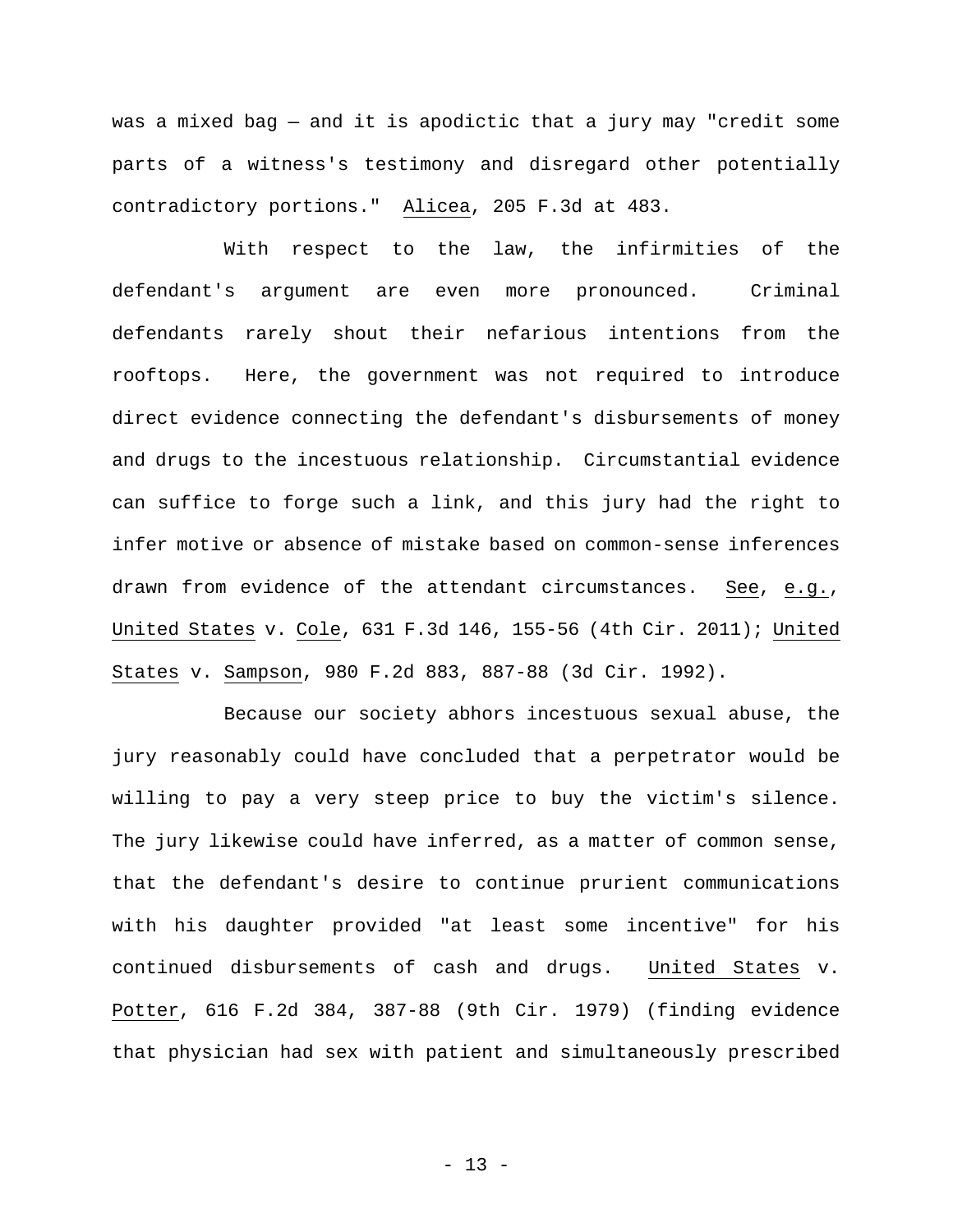drugs for her sufficient to support inference that sexual favors motivated prescriptions).

Let us be perfectly clear. We recognize that the defendant's behavior was very far from the norm. But though (or perhaps because) that behavior was outrageous, proof of it was necessary to paint an accurate picture of what was transpiring. Without admission of the other-acts evidence, the jury would have been left with an incomplete picture as to why the defendant would funnel millions of dollars to his daughter despite warnings that he was hemorrhaging money, why he would tell his bookkeeper that the funds were for medical conditions that his daughter never experienced, and why he would prescribe highly addictive drugs in large quantities to a person with a drug habit without conducting anything resembling a medical examination of the putative patient. Telling the tale of this case without referring to sexual abuse would be like telling the tale of Abraham Lincoln's assassination at the hands of John Wilkes Booth without mentioning either the Civil War or the Emancipation Proclamation. The jury was entitled to the full picture, and we therefore conclude that the district court's determination of special relevance was within the encincture of its discretion. See Gonyer, 761 F.3d at 163 (approving admission of sex-abuse evidence without which the jury "would have been presented with an incomplete picture" of defendant's state of mind).

- 14 -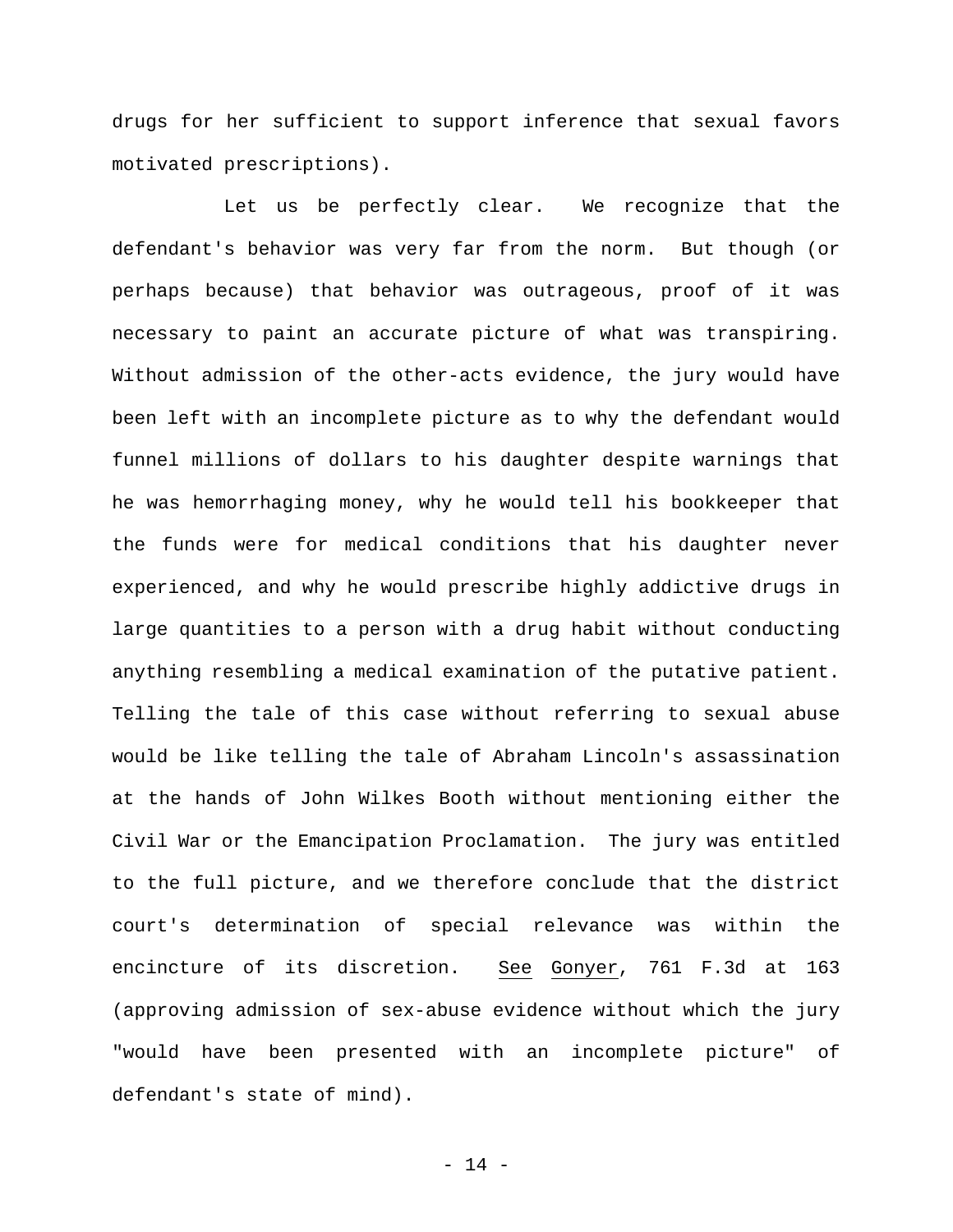This conclusion does not end our odyssey. Even if the other-acts evidence was probative and specially relevant, the defendant says that it should have been excluded as prejudicial. The question, though, is not prejudice simpliciter. Virtually all evidence is meant to be prejudicial, and Rule 403 only guards against unfair prejudice. See United States v. Winchenbach, 197 F.3d 548, 559 (1st Cir. 1999); United States v. Rodriguez-Estrada, 877 F.2d 153, 156 (1st Cir. 1989).

The Supreme Court has described unfair prejudice in terms of "the capacity of some concededly relevant evidence to lure the factfinder into declaring guilt on a ground different from proof specific to the offense charged." Old Chief v. United States, 519 U.S. 172, 180 (1997). Once a trial judge rejects a challenge based on Rule 403 and admits other-acts evidence that is both probative and specially relevant, appellate review is subject to a high bar: "[o]nly rarely — and in extraordinarily compelling circumstances — will we, from the vista of a cold appellate record, reverse a district court's on-the-spot judgment concerning the relative weighing of probative value and unfair effect." Winchenbach, 197 F.3d at 559 (quoting Freeman v. Package Mach. Co., 865 F.2d 1331, 1340 (1st Cir. 1988)). Since jurors are presumed to abide by the trial court's directions, see Richardson v. Marsh, 481 U.S. 200, 206 (1987), we are especially reluctant to find that the admission of relevant evidence constitutes an abuse

 $- 15 -$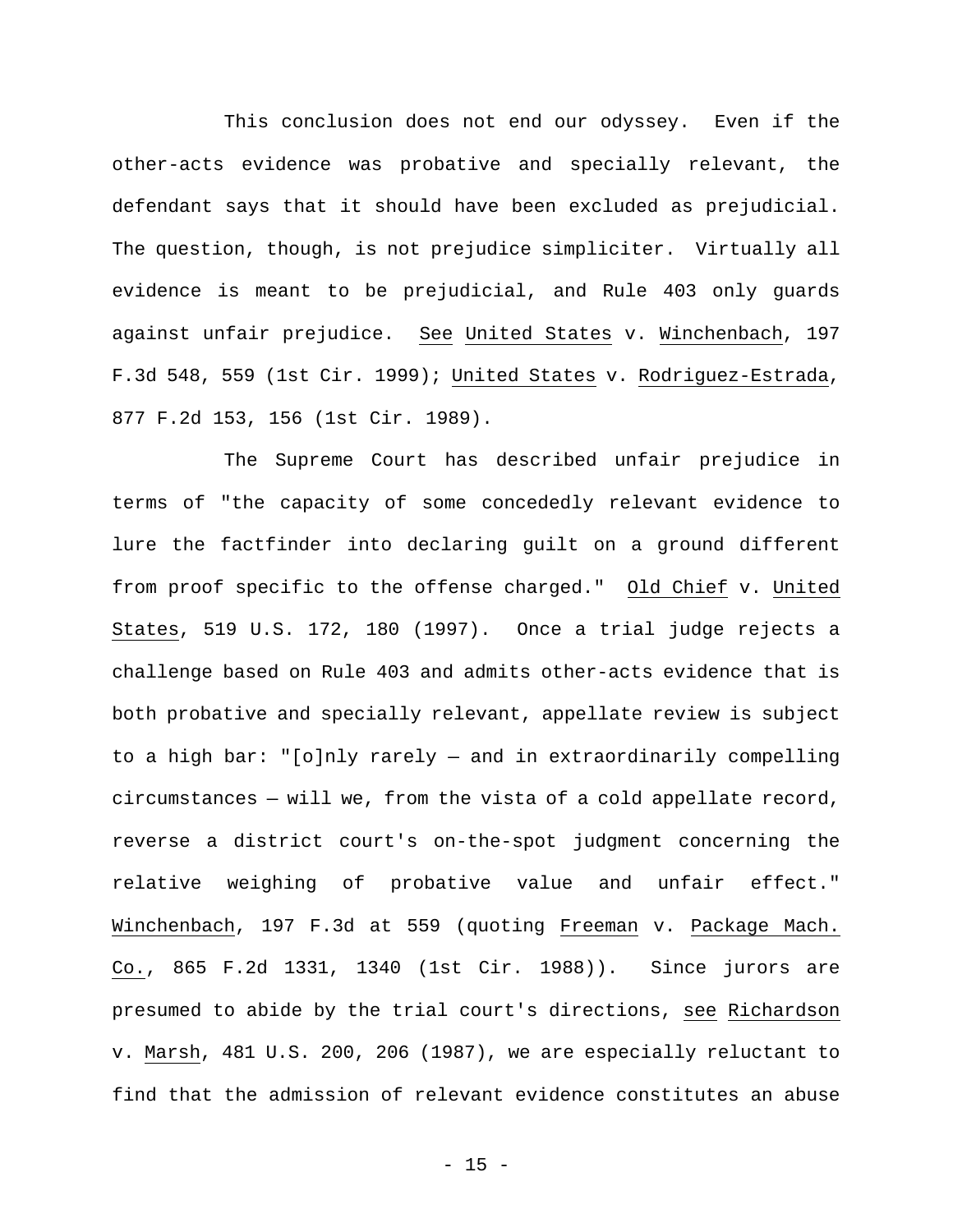of discretion where, as here, the trial court has given "suitably prophylactic instructions," United States v. Mehanna, 735 F.3d 32, 64 (1st Cir. 2013).

We do not gainsay that, in this case, a meaningful danger of unfair prejudice lurked. The admission of evidence that the defendant began sexually abusing his daughter when she was quite young and persisted in that abuse for many years surely carried a potential risk of inflaming the jury. Cf. United States v. Hands, 184 F.3d 1322, 1328 (11th Cir. 1999) (noting that domestic abuse is "particularly 'likely to incite a jury to an irrational decision'" (citation omitted)). Even so, the defendant's state of mind was a crucial issue, and the challenged evidence was not only relevant to that issue but also significantly probative of motive and absence of mistake. When the weighing of relevance and unfair prejudice results in mere equipoise, "Rule 403 tilts the balance in favor of admission." United States v. Whitney, 524 F.3d 134, 141 (1st Cir. 2008) (quoting United States v. Rivera, 83 F.3d 542, 545 (1st Cir. 1996)). Tilting the balance in the same direction are the cautionary instructions skillfully employed by the district court, which mitigated any risk of unfair prejudice. See Mehanna, 735 F.3d at 64. Considering the totality of the circumstances and the deference due to the district court's onthe-spot judgment, we hold that the admission of other-acts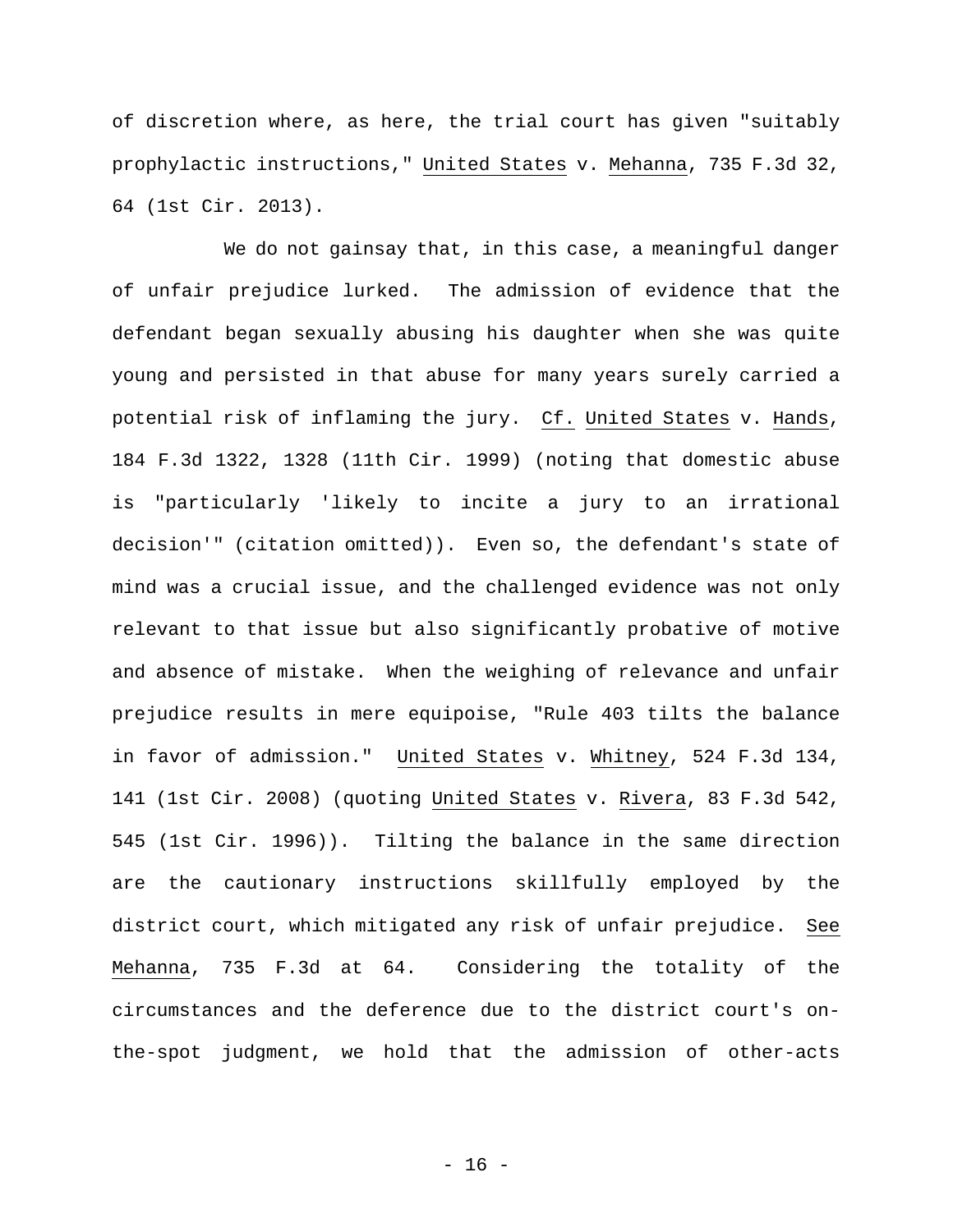evidence regarding the defendant's sexual abuse of his daughter was within its discretion.

# **B. Other Disputed Evidentiary Rulings.**

The defendant also challenges a variety of other evidentiary rulings. Because his objections were preserved below, our review is for abuse of discretion. See United States v. Walker, 665 F.3d 212, 228 (1st Cir. 2011).

**1. The Audiotape.** The defendant assigns error to the district court's exclusion of an audiotape of S.S.'s 2016 testimony before a Florida court, which contained a series of misstatements. The audiotape would have confirmed that S.S. provided a Florida probation officer with false documentation of her community service and lied under oath that her son had been paralyzed as a result of an automobile accident. It also captured S.S.'s statement of her intention to appear as a "key witness against" the defendant in the criminal trial. While the district court permitted the defendant to cross-examine S.S. about this testimony, it sustained the government's objection when the defendant sought to introduce the audiotape itself into evidence.<sup>3</sup>

The defendant asseverates that the audiotape would have shown  $-$  far more powerfully than cross-examination  $-$  S.S.'s "motive

1

<sup>&</sup>lt;sup>3</sup> The district court simultaneously rejected the defendant's proffer of a transcript of the audiotape. Although we refer only to the audiotape, our reasoning applies with equal force to the exclusion of the transcript.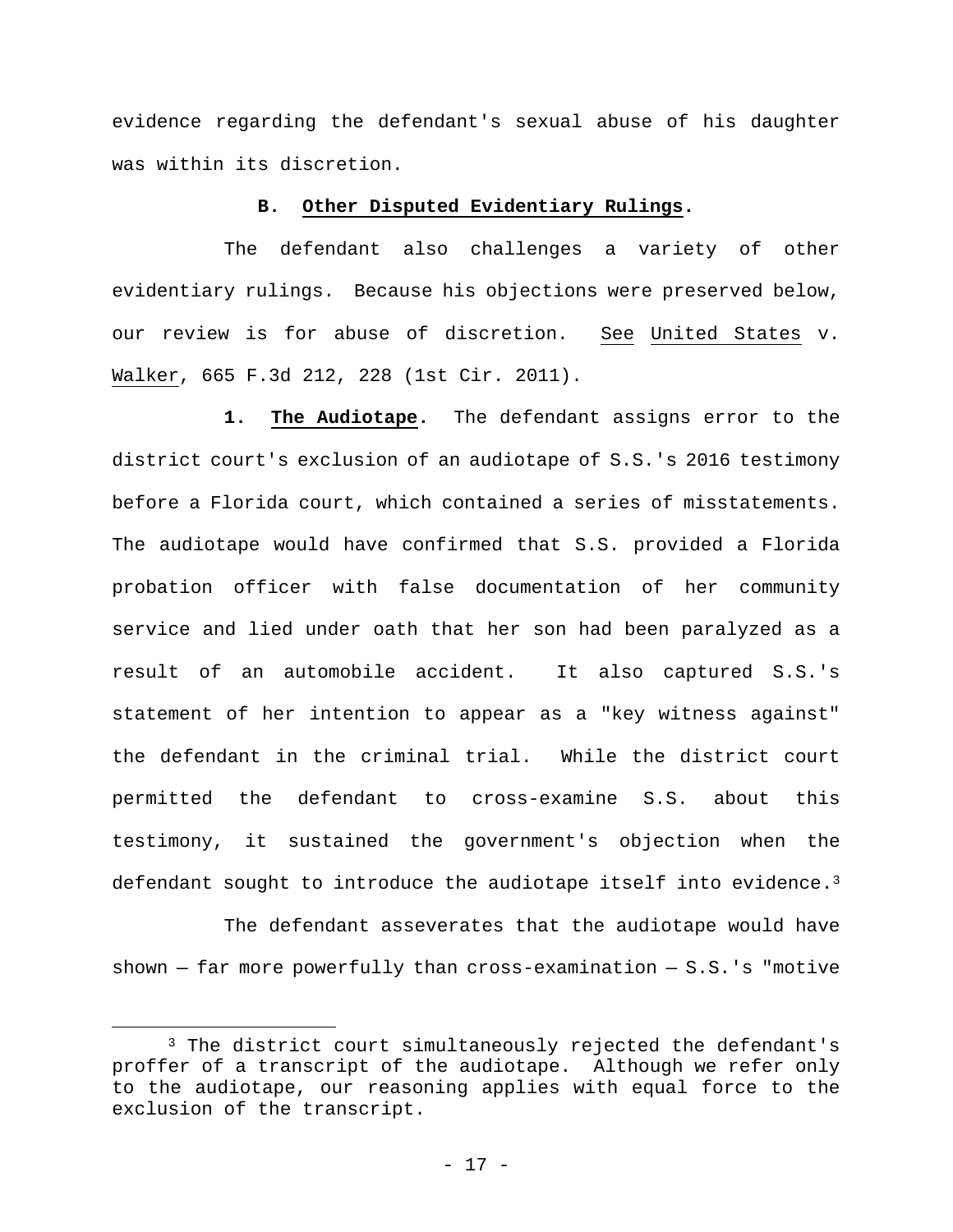to lie about her father" and her "pattern of lying about her family in order to deflect blame from herself onto others." This asseveration runs headlong into Federal Rule of Evidence 608(b), which prohibits "the introduction of[] extrinsic evidence of specific instances of a witness's misconduct if offered to impugn [her] credibility." Winchenbach, 197 F.3d at 558 (emphasis removed). The district court determined that the audiotape comprised extrinsic evidence of particular instances of prevarication that were probative only of S.S.'s penchant for truthfulness. That determination fell comfortably within the scope of the district court's discretion.

Relatedly, the defendant posits that the audiotape was evidence relevant to material (rather than collateral) issues. In his view, S.S.'s testimony played such an important role in the trial that the admissions in the audiotape were "fact[s] of consequence" and, thus, not subject to the bar constructed by Rule 608(b). This argument overlooks that the "facts" were before the jury through cross-examination of S.S. Perhaps more importantly, this argument reflects a misunderstanding of the applicable law.

A matter is collateral if evidence relating to it could only have been introduced for the purpose of impeachment. See United States v. Schuler, 458 F.3d 1148, 1155 (10th Cir. 2006). Viewed in isolation, the contents of the audiotape had no direct bearing on any element of a claim or defense cognizable in the

- 18 -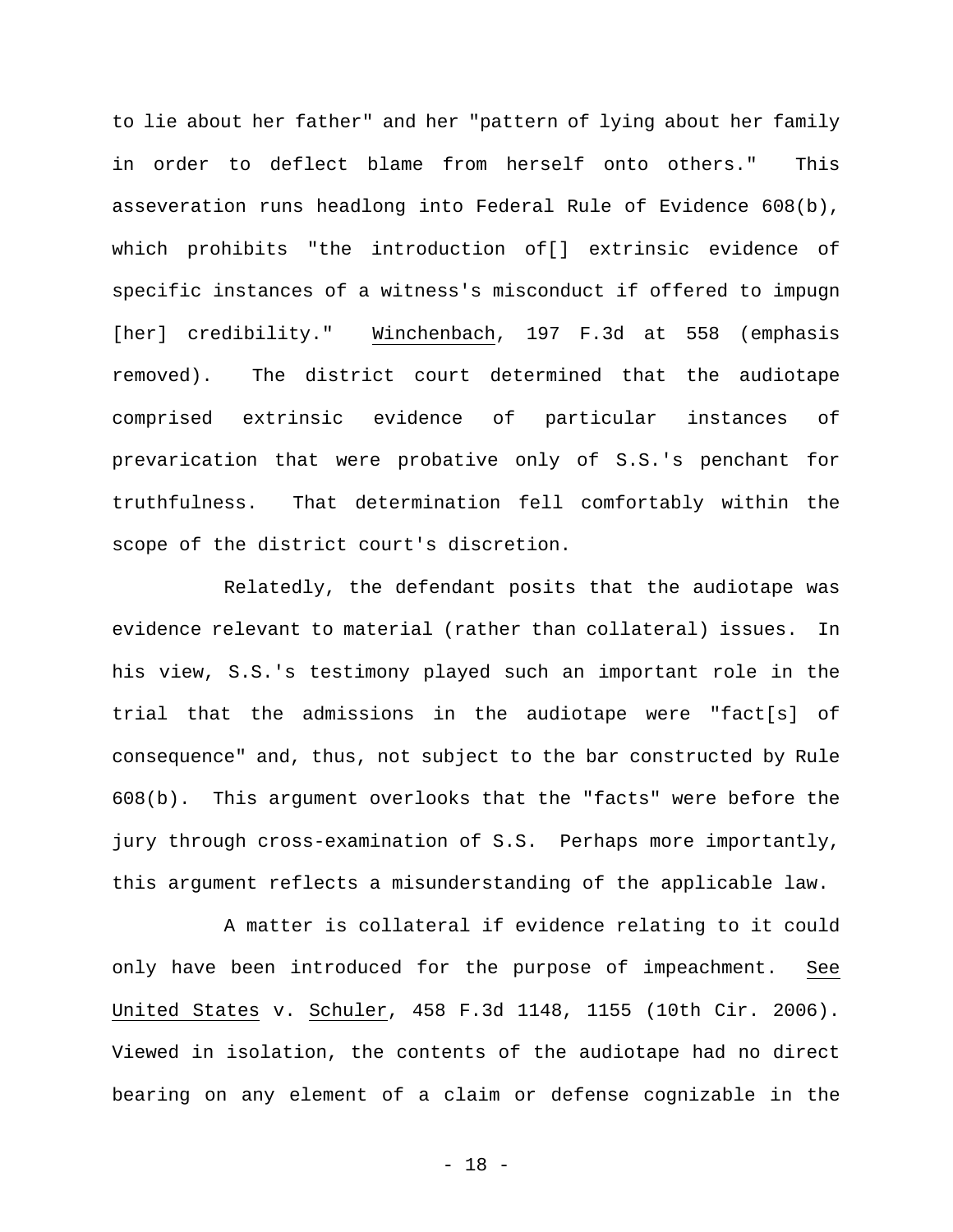criminal case. Rather, the audiotape was relevant only for the limited purpose of impeaching S.S.'s character for truthfulness. The fact that S.S.'s testimony played a significant role in the case does not alter this reality.

The defendant assays two fallback arguments. First, he argues that the audiotape was admissible to impeach the government's opening statement. To be specific, the government indicated in its opening statement, without objection, that S.S. would disclose the defendant's sexual abuse "for the first time in public." The audiotape, the defendant says, would have revealed that S.S. testified about the sexual abuse publicly on an earlier occasion.

This argument lacks force. The Evidence Rules permit impeachment of both witnesses and out-of-court declarants whose statements are admitted into evidence. See Fed. R. Evid. 607, 806. Without more, though, a prosecutor is neither a witness nor a declarant, and his opening statement is not evidence. See, e.g., United States v. Lopez, 649 F.3d 1222, 1237 (11th Cir. 2011).

In the defendant's view, however, there is more to the question. He argues that in this instance, the prosecutor opened the door to rebuttal of this particular statement. But this argument does not gain him any traction: the fact that S.S. had previously testified concerning sexual abuse bore no relevance to any cognizable claim or defense. And in any event, rebuttal became

- 19 -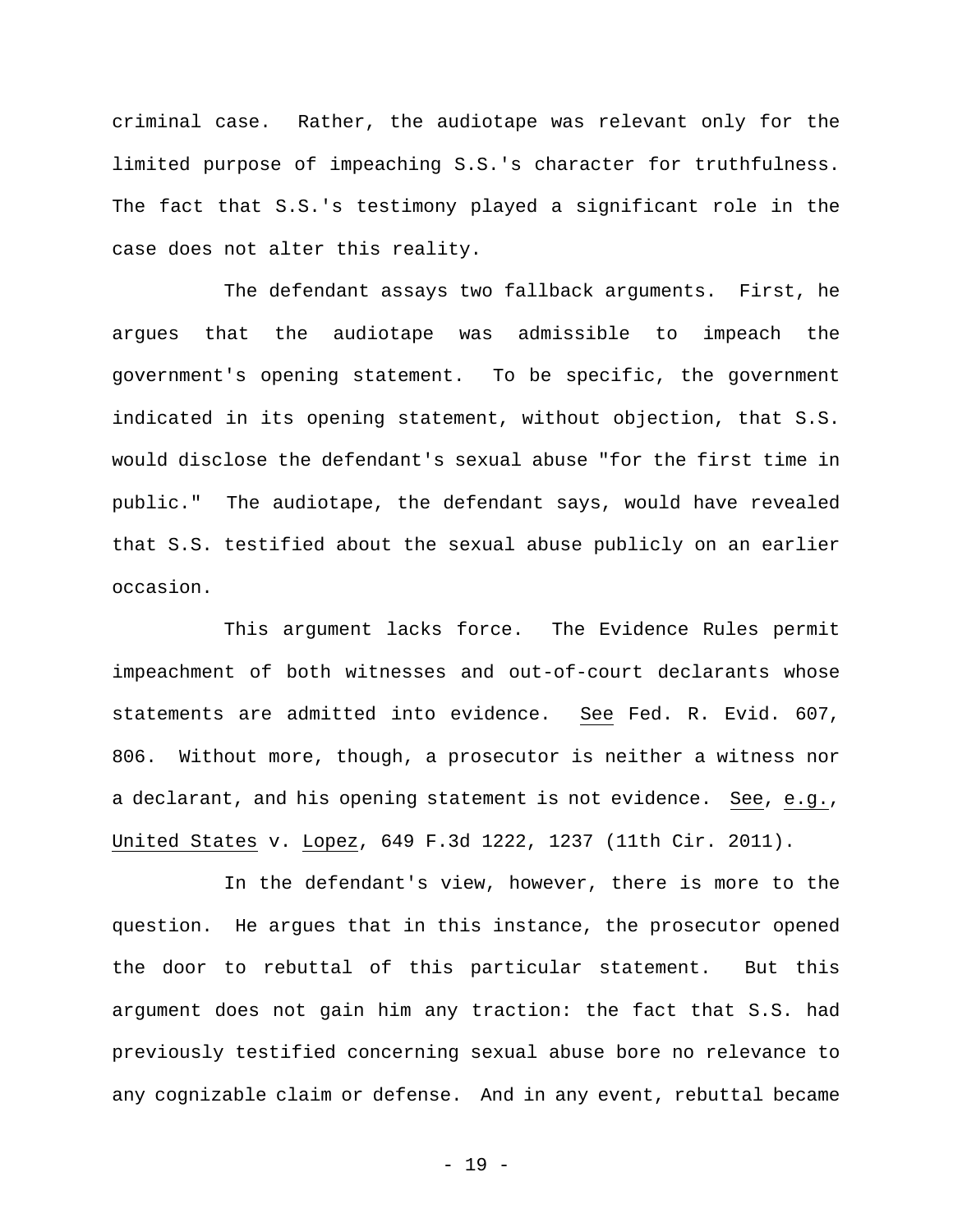unnecessary because S.S. never adopted the prosecutor's characterization while testifying; she did not deny having previously testified regarding the sexual abuse.

The defendant's second fallback argument is even more of a stretch. He suggests that the audiotape was admissible as evidence of bias. A witness's testimony may be relevant to bias when it pertains to her "like, dislike, or fear of a party" or "self-interest." United States v. Abel, 469 U.S. 45, 52 (1984). Although extrinsic evidence sometimes may be admitted to prove bias, see id., the defendant's theory is flatly belied by the audiotape itself, which contains no statements relevant to bias save for S.S.'s allegation of child molestation. Since this allegation was entirely consistent with S.S.'s protracted trial testimony concerning past sexual abuse, it was well within the district court's discretion to exclude it as cumulative. See Hamling v. United States, 418 U.S. 87, 127 (1974); Fed. R. Evid. 403.

 **2. The \$10,000,000 Check.** The defendant challenges the exclusion of testimony from a bank teller to the effect that, two decades earlier, the defendant tried to deposit a forged \$10,000,000 check. Some additional facts are necessary to put this claim of error into perspective.

 S.S. testified that, on October 9, 1995, she gave her father a check purporting to be "income" from an apocryphal person

 $- 20 -$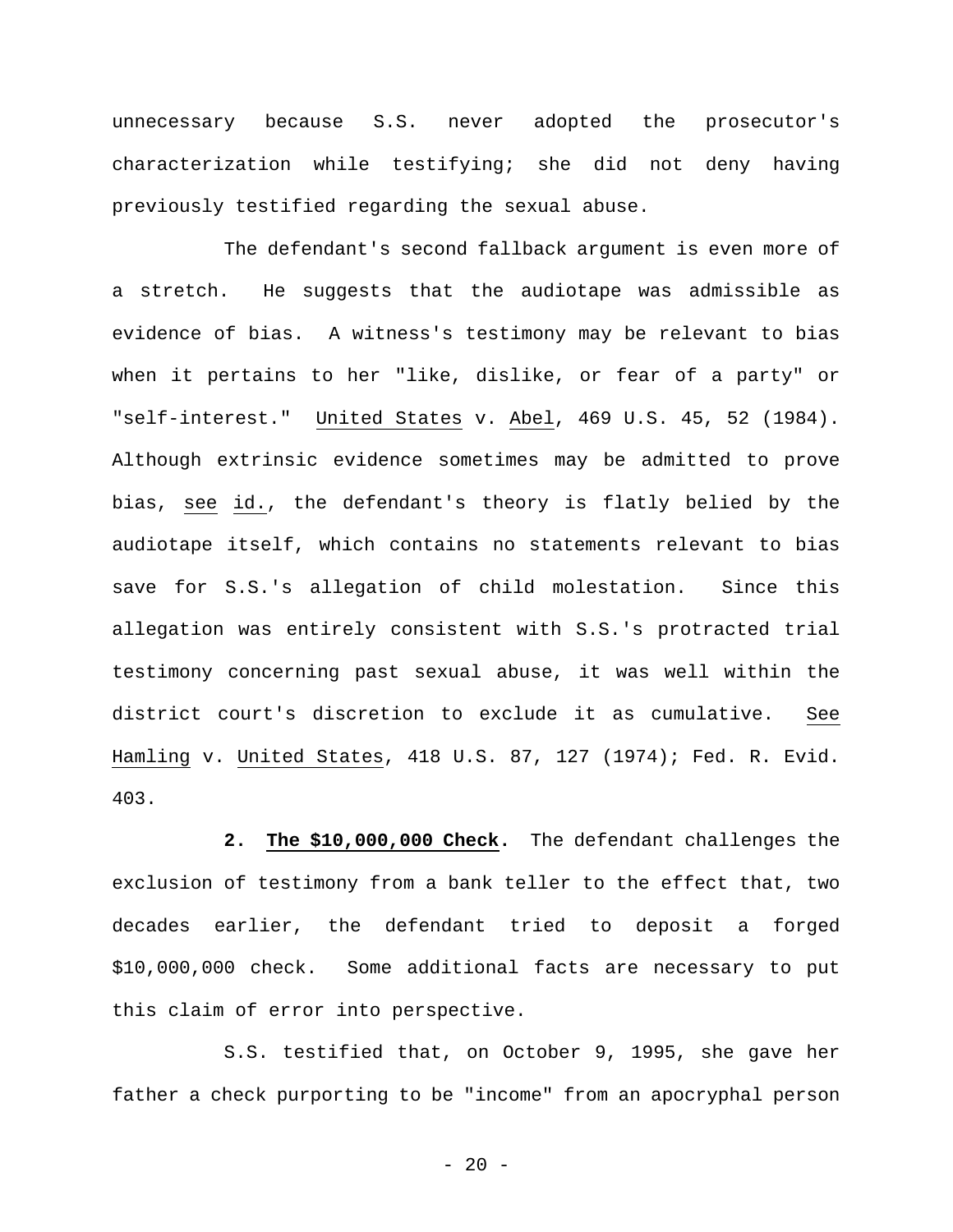for an apocryphal business. She characterized this gift as a "birthday gag." Over the government's objection, the district court admitted a copy of the check into evidence. The court nonetheless excluded as cumulative the defendant's subsequent proffer of testimony from a bank teller who would have said that the defendant attempted to deposit the check some four months later.

Rule 403 authorizes exclusion of evidence when the probative value of that evidence is substantially outweighed by the problems caused by "needlessly presenting cumulative evidence." Trial courts enjoy "considerable latitude" to exclude evidence that is "admittedly relevant" but also "cumulative." Hamling, 418 U.S. at 127.

Here, the defendant argues chiefly that the bank teller's testimony would have evinced his "mental impairments" and susceptibility to S.S.'s "deception." But the alleged deposit attempt took place over a decade before the commission of any of the charged crimes, so the bank teller's testimony had little probative value.

In any event, the defendant introduced a myriad of other evidence concerning his mental health, including expert testimony from a noted psychiatrist that he exhibited symptoms suggesting a personality or delusional disorder, which made it impossible for him to refuse S.S.'s importunings. Seen in this light, we think

- 21 -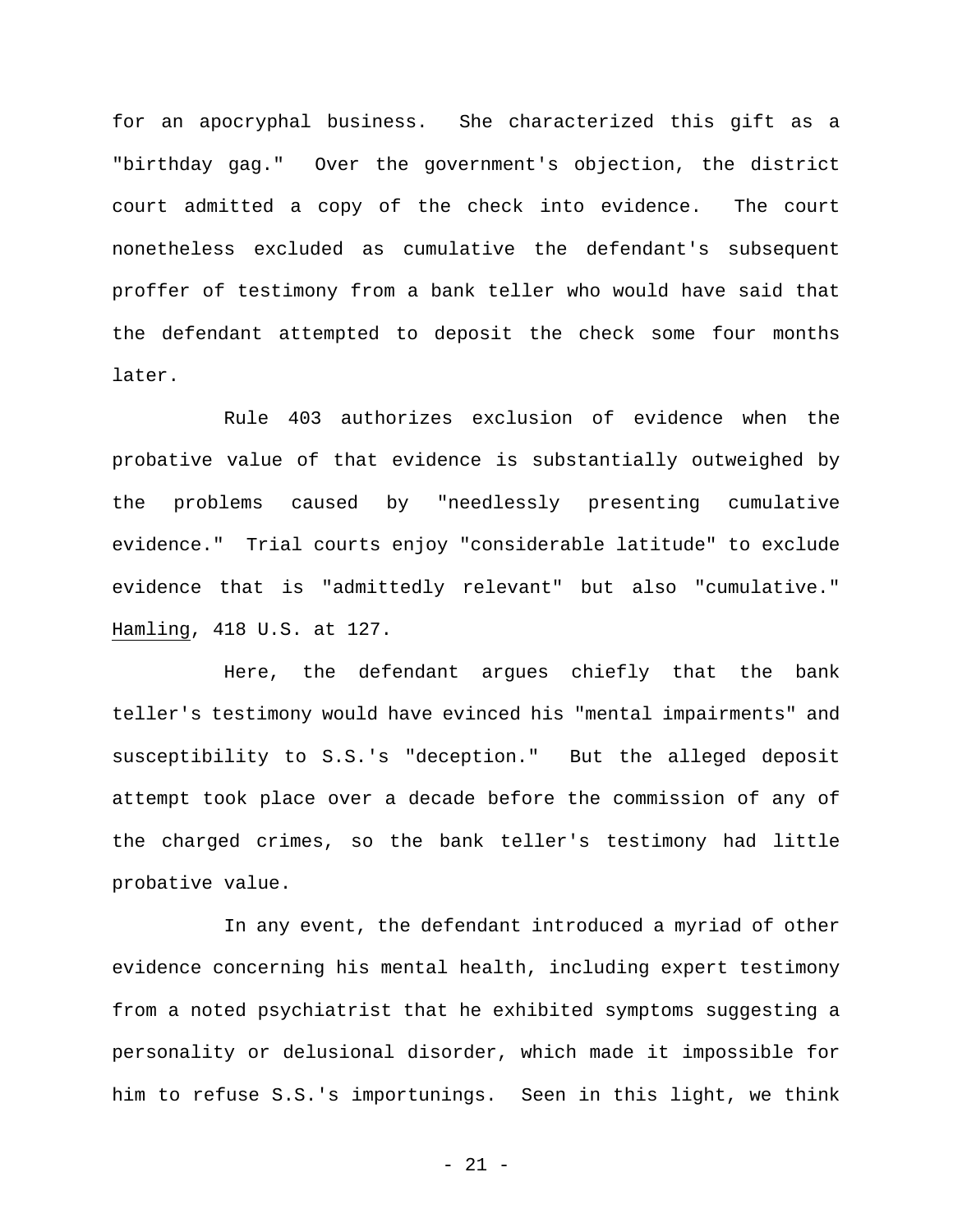that the district court acted within its discretion in concluding that the probative worth of the bank teller's testimony was substantially outweighed by the danger of needlessly presenting cumulative evidence regarding the defendant's mental capacity. See id.; see also Fed. R. Evid. 403.

**3. The 2005 Emails.** The defendant challenges the exclusion of two emails that he transmitted to S.S. in 2005. In these emails, the defendant complained about S.S.'s profligate spending habits and threatened to stop sending her money. The defendant submits that, if admitted, the emails would have shown that he intended to dry up the flow of funds to S.S. for reasons unrelated to sexual abuse. In this way, he says, they would have undercut the government's theory regarding motive and absence of mistake.

The defendant's claim of prejudicial error is untenable. It is common ground that a declarant's out-of-court statement is inadmissible if it is offered "to prove the truth of the matter asserted in the statement." Fed. R. Evid.  $801(c)$ . The threats contained in the 2005 emails were therefore inadmissible to prove that the defendant intended to withhold funds from S.S. because of her thriftless spending unless an exception to the hearsay bar applies.

To this end, the defendant nonetheless insists that the Rule 803(3) hearsay exception applies. He is mistaken.

- 22 -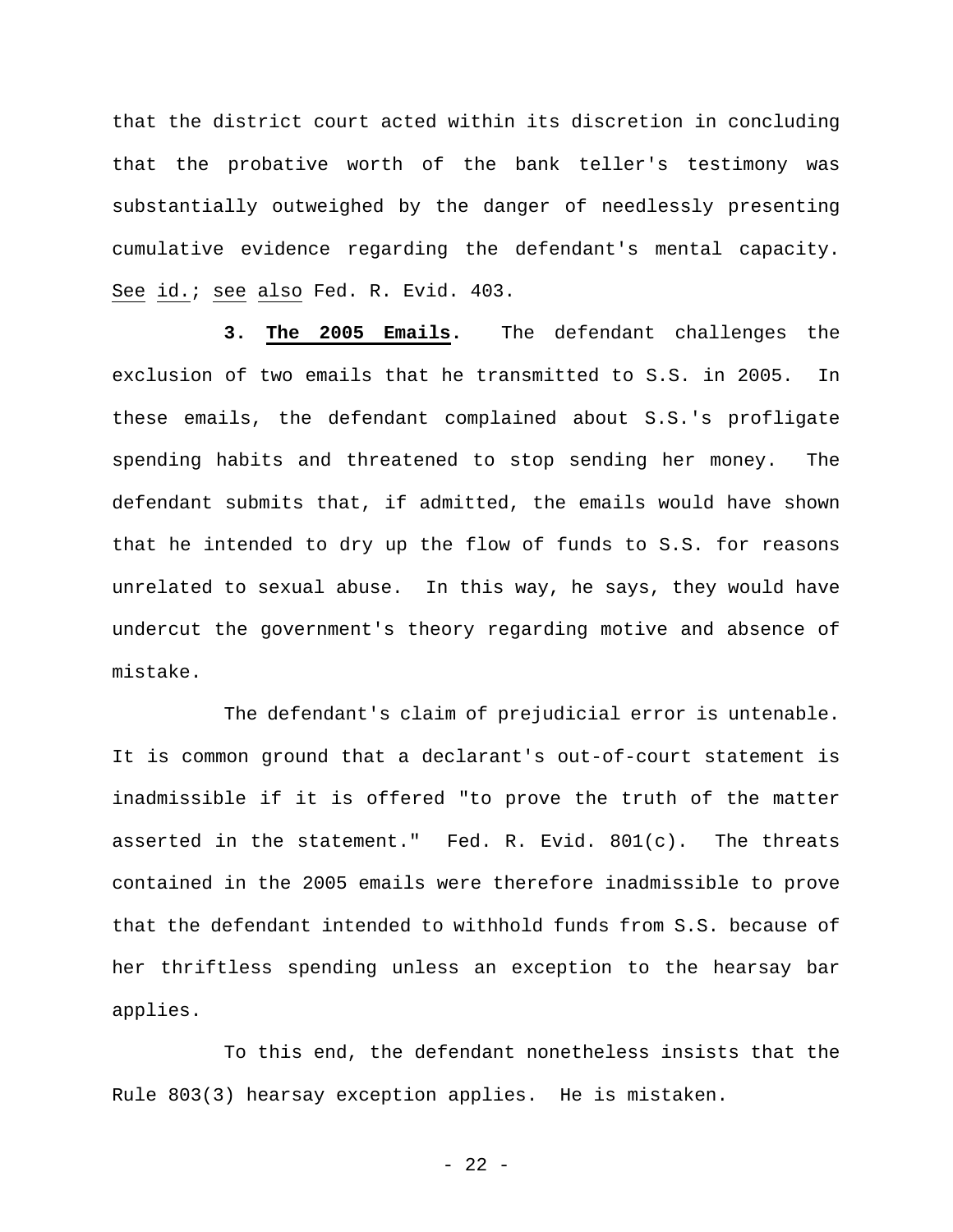Rule 803(3) exempts from the hearsay bar statements exhibiting a declarant's "then-existing state of mind." But the exception is not "a sweeping endorsement of all state-of-mind evidence." Colasanto v. Life Ins. Co. of N. Am., 100 F.3d 203, 212 (1st Cir. 1996). To be admissible, the declaration "must 'mirror a state of mind, which, in light of all the circumstances, including proximity in time, is reasonably likely to have been the same condition existing at the material time.'" Id. (citation omitted); see Mut. Life Ins. Co. of N.Y. v. Hillmon, 145 U.S. 285, 294-95 (1892). In this instance, the emails were written several years before the occurrence of the conduct underlying the charged crimes. Given this temporal gap, the district court did not abuse its discretion in finding the Rule 803(3) exception unavailable.

The defendant argues, in the alternative, that the emails were admissible for a different purpose. If this argument holds water, the hearsay bar can be avoided: as long as the significance of an out-of-court declarant's "statement lies solely in the fact that it was made, no issue is raised as to the truth of anything asserted, and the statement is not hearsay." United States v. DeCologero, 530 F.3d 36, 58 (1st Cir. 2008) (citation omitted). Building on this foundation, the defendant suggests that the emails were admissible to prove that he intended to cut S.S. off financially for reasons unrelated to sexual abuse.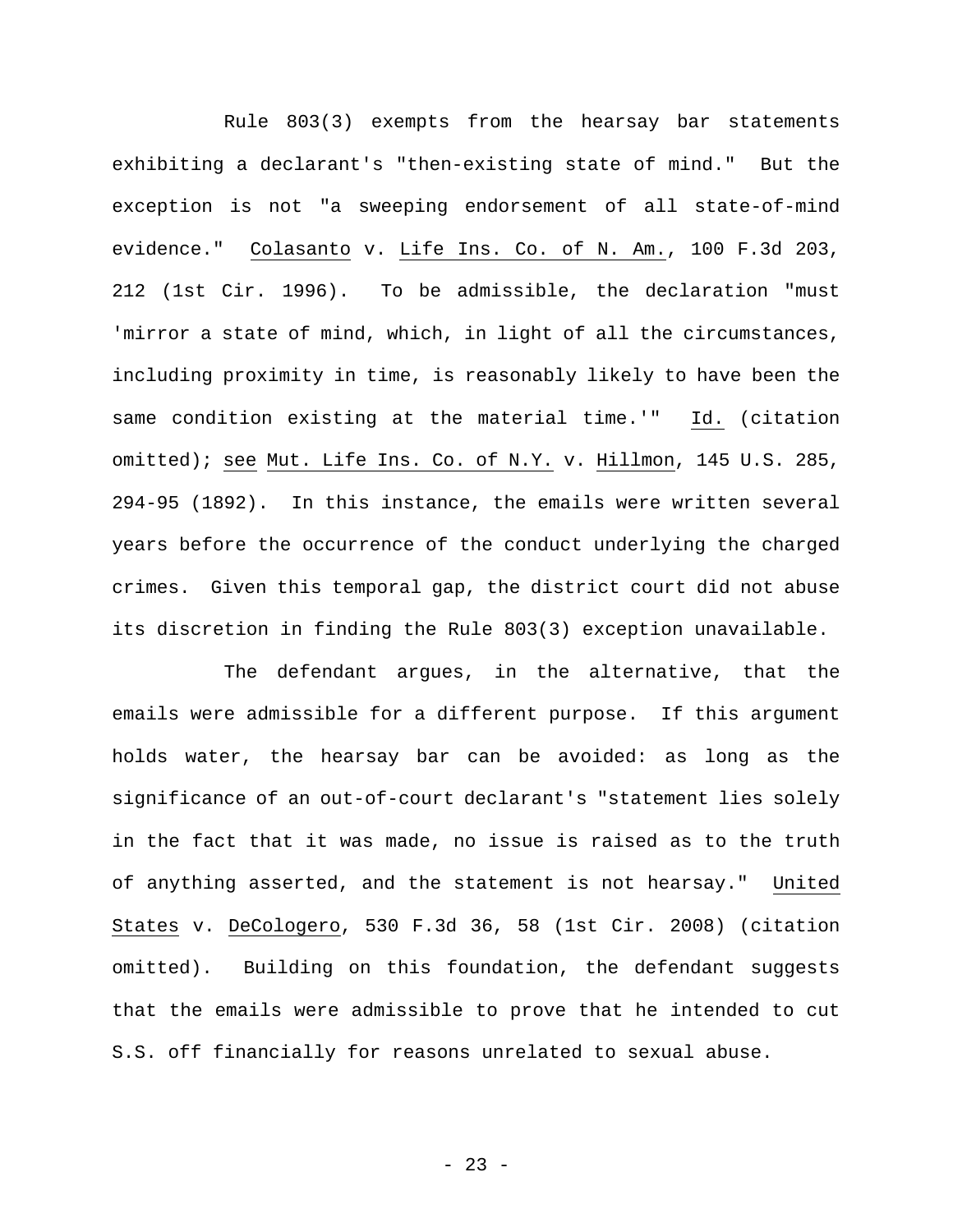In the end, we need not decide whether the district court's rejection of this alternative argument was erroneous. Even assuming arguendo that the emails could be admitted for a nonhearsay purpose, any error was patently harmless. When, as now, an alleged error is not of constitutional dimension, we may affirm a conviction so long as we have "fair assurance, after pondering all that happened without stripping the erroneous action from the whole, that the judgment was not substantially swayed by the error." United States v. Melvin, 730 F.3d 29, 39 (1st Cir. 2013) (quoting United States v. Sasso, 695 F.3d 25, 29 (1st Cir. 2012)). When analyzing harmlessness in this context, we "mull the [evidentiary] ruling in context, giving due weight to the totality of the relevant circumstances." United States v. Wilkerson, 251 F.3d 273, 280 (1st Cir. 2001) (citation omitted).

Because the root of the harmless error inquiry is whether the evidence would likely have affected the outcome of the trial, see United States v. Torres-Galindo, 206 F.3d 136, 141 (1st Cir. 2000), we focus on the net impact of the two emails. In one of them, the defendant referenced the "180,000 dollars of after tax money" S.S. had "pissed away." In the other, the defendant warned S.S. that she was not "entitled to a free lunch at the family's expense all the time" and told her not to call him about it. "If you call," he cautioned, "Mom will know the extent of your 'abuse' financially."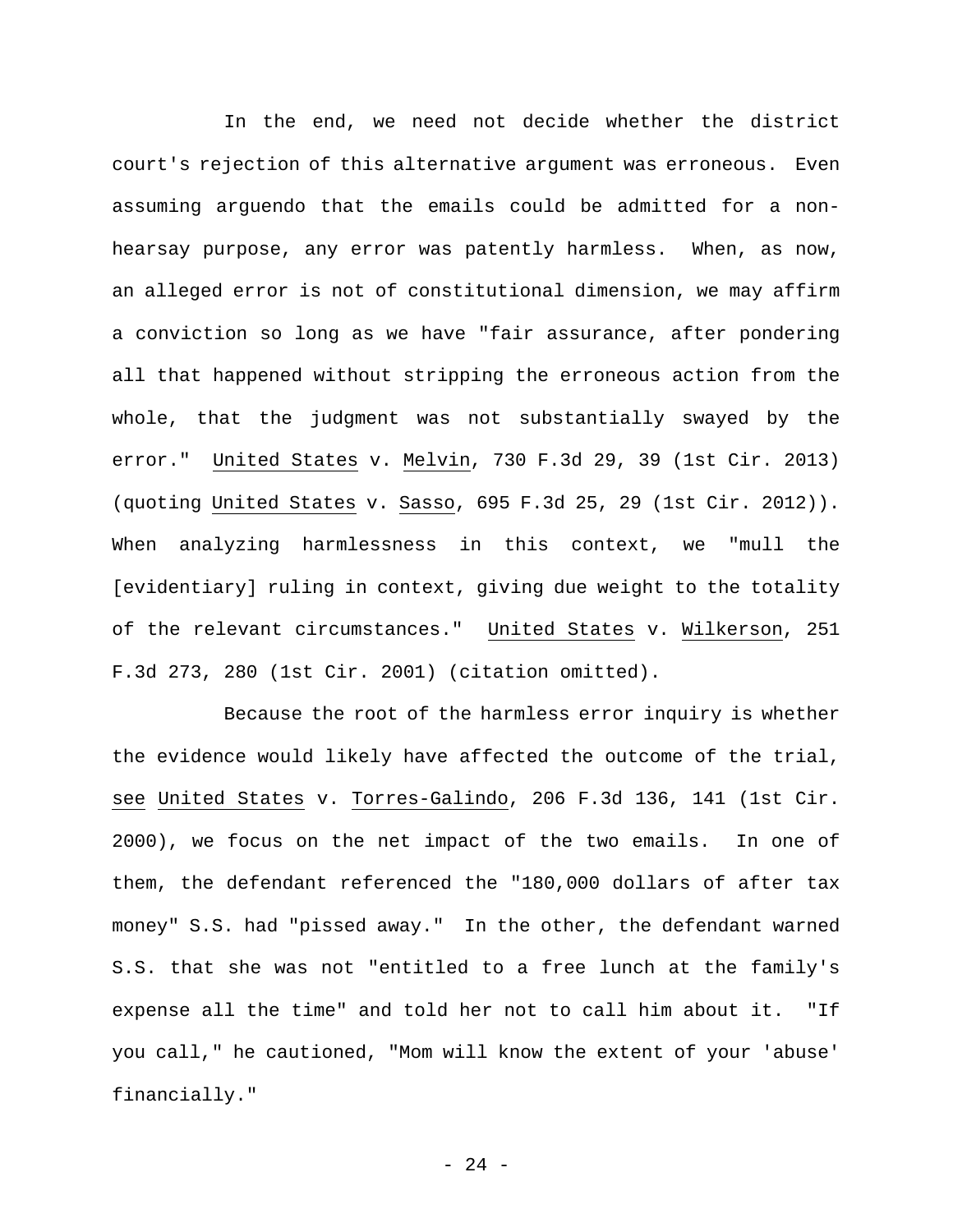In the context of this case, these statements had as much of a tendency to inculpate the defendant as to exonerate him; the reference to "after tax money" suggests that the defendant knew the funds were not tax-deductible, and the use of "abuse" in quotes can easily be read as acknowledging the leverage that S.S. held over her father. And although the emails also can be read as supporting the defense's theory — that the defendant was willing to cut S.S. off regardless of whether she kept quiet about the abuse — the fact is that he kept paying. Given this bubbling caldron of conflicting inferences, we think it apparent that the net impact of the evidence was likely a wash, and, therefore, its exclusion was harmless.

# **III. THE REMAINING CLAIMS OF ERROR**

With the disputes over evidentiary issues resolved, a trio of claims remains. Each of these claims attacks the verdict from a different angle. We address these claims one by one, taking them in the order in which they arose below.

#### **A. Severance.**

The defendant maintains that the district court erred in refusing to sever the tax-evasion counts. In a criminal case, severance has two dimensions. One dimension is joinder: the government may, in a single indictment, charge a defendant with separate crimes that "are of the same or similar character, or are based on the same act or transaction, or are connected with or

- 25 -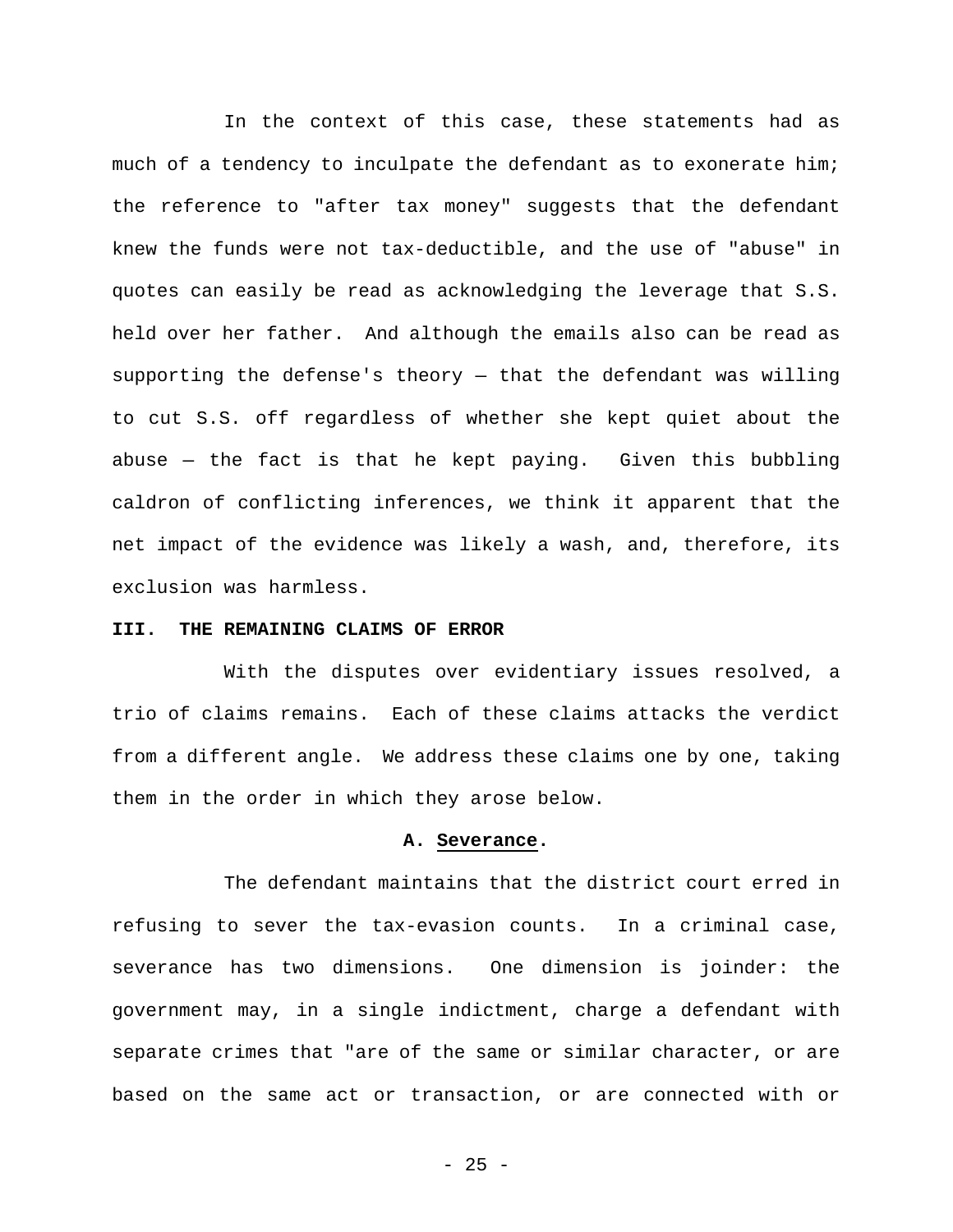constitute parts of a common scheme or plan." Fed. R. Crim. P. 8(a). For this purpose, "'similar' does not mean 'identical.'" United States v. Edgar, 82 F. 3d 499, 503 (1st Cir. 1996) (quoting United States v. Werner, 620 F.2d 922, 928 (2d Cir. 1980)). Our appraisal of similarity is forward-looking, not backward-looking; we assess the similarity of the charges based on what the government reasonably anticipated proving when the charges were lodged, not on what a post-hoc autopsy of the trial transcript might suggest. See id.; United States v. Natanel, 938 F.2d 302, 306 (1st Cir. 1991).

Rule 8(a) creates "a generous presumption in favor of joinder," and we review the propriety of joinder de novo. United States v. Monteiro, 871 F.3d 99, 107 (1st Cir. 2017). In weighing a claim of misjoinder, we take into account factors such as "whether the charges are laid under the same statute, whether they involve similar victims, locations, or modes of operation, and the time frame in which the charged conduct occurred." United States v. Taylor, 54 F.3d 967, 973 (1st Cir. 1995).

Misjoinder is not the only basis on which a motion for severance may be granted. Severance is also authorized under the aegis of Federal Rule of Criminal Procedure 14. This latter rule permits severance when a defendant makes a showing that joinder, though compliant with the strictures of Rule 8(a), is nonetheless so prejudicial as to deprive him of a fair trial. See United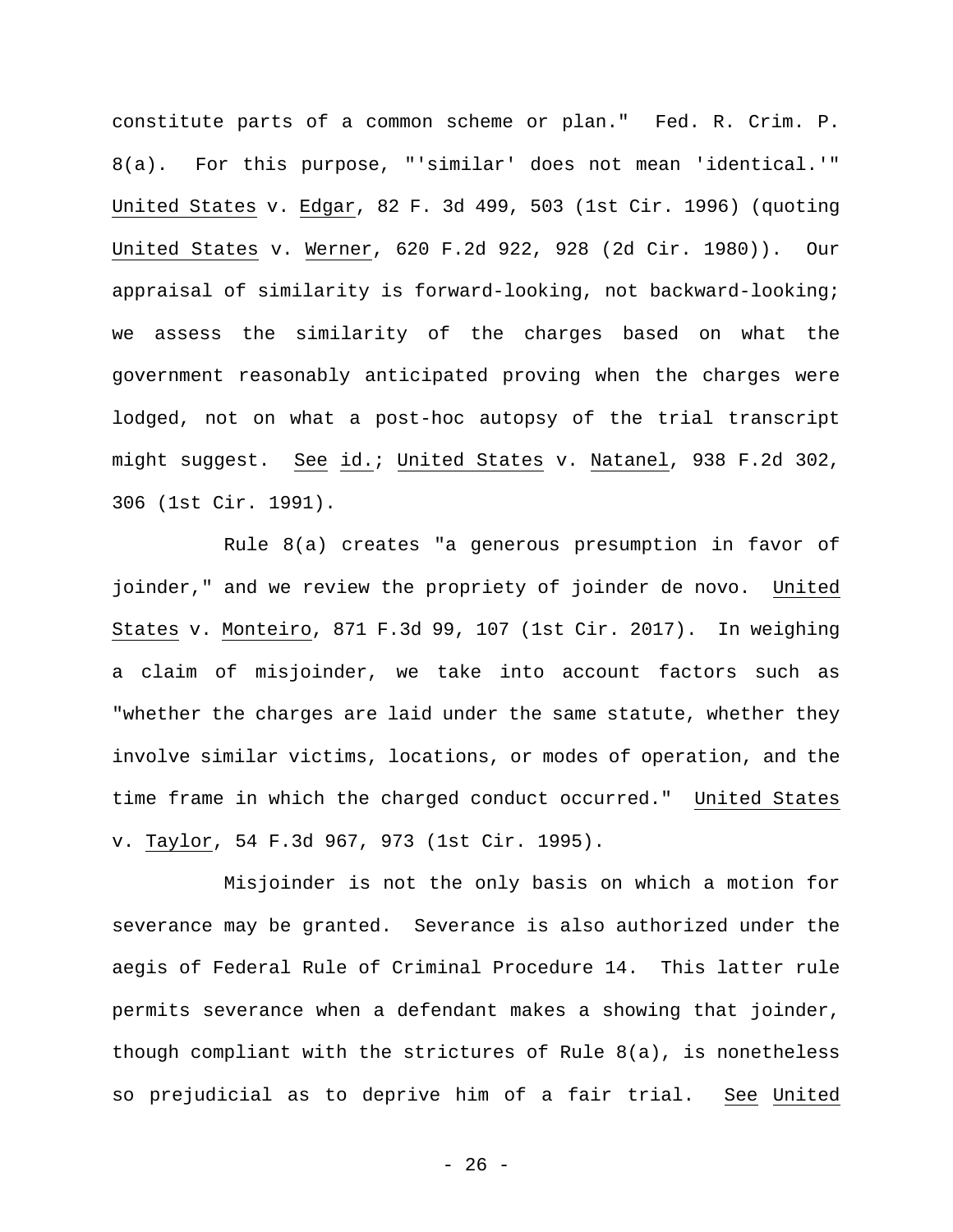States v. Richardson, 515 F. 3d 74, 81 (1st Cir. 2008). We review the denial of a motion for severance on Rule 14 grounds for abuse of discretion. See Taylor, 54 F.3d at 974.

In the case at hand, the defendant asserts — as he did below — that tax-evasion charges may be joined with non-tax counts only when the unreported income underlying the former consists of proceeds from crimes underlying the non-tax counts. To buttress this assertion, he points to cases such as United States v. Randazzo, in which we recognized that "false statement claims" may be joined with tax-evasion charges "where the tax fraud involves failure to report specific income obtained by the false statements." 80 F.3d 623, 627 (1st Cir. 1996); see United States v. Yefsky, 994 F.2d 885, 895 (1st Cir. 1993) (holding that "tax fraud and mail fraud counts could be joined because some of the unreported income was the fruit of the mail fraud scheme").

The defendant, however, reads our case law through rosecolored glasses, and we reject his attempt to transmogrify a sufficient condition for the joinder of tax and non-tax charges into a necessary condition. Here, the alleged tax-evasion and drug-distribution offences took place in roughly the same time frame, and the government reasonably could have anticipated when it secured the indictment that the disposition of all of the charges would hinge on common factual issues (including S.S.'s health, prescription history, record of treatment, and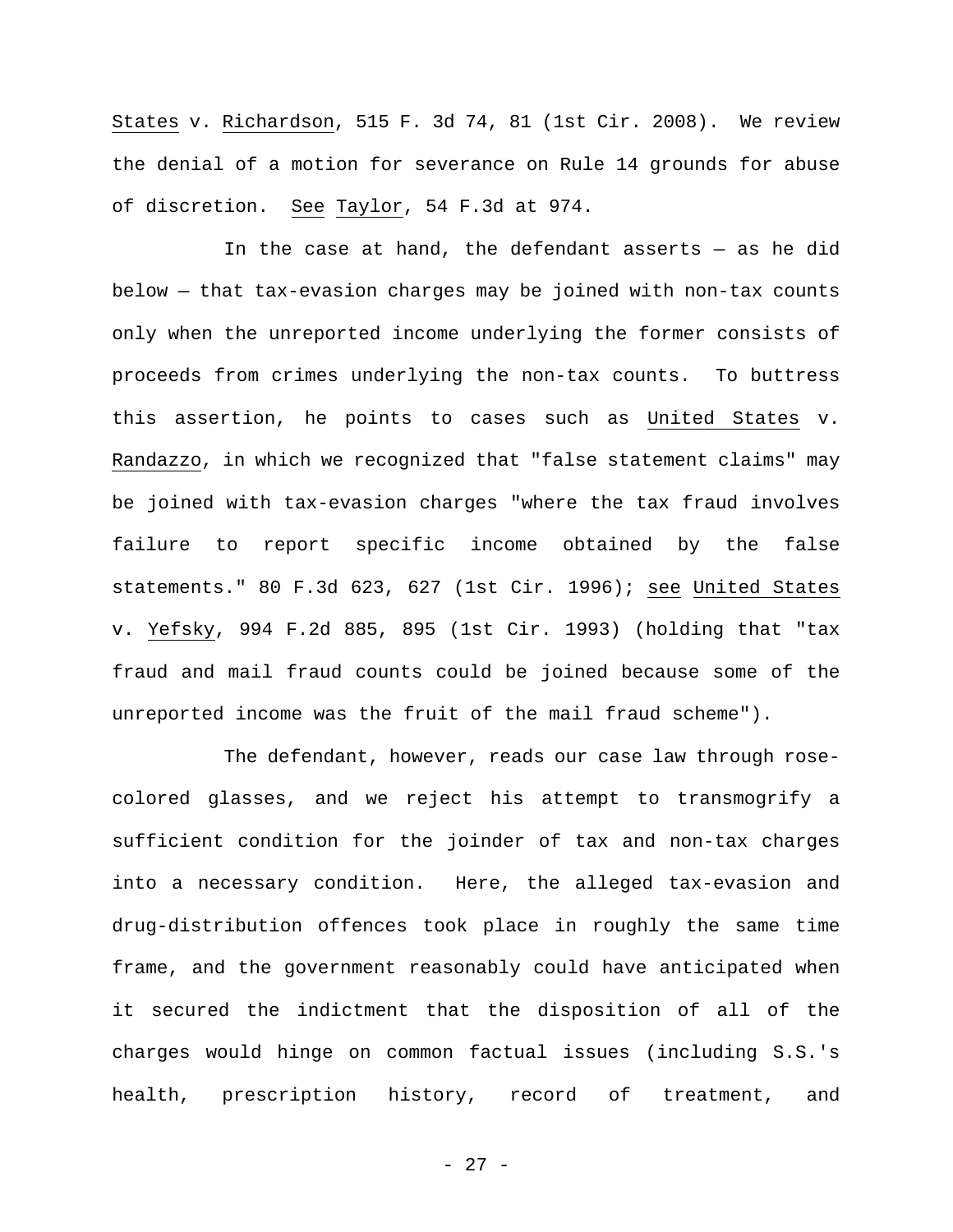relationship with her father). This temporal and factual commonality weighs heavily in favor of allowing joinder. See Taylor, 54 F.3d at 973. To cinch the matter, the government had a solid basis for anticipating that it would be able to prove that all of the charged counts (tax evasion, drug distribution, and health-care fraud) emanated from a single plan to conceal the defendant's past sexual abuse and keep his daughter engaged in salacious communications while minimizing the net cost of providing the drugs and hush money. Given this panoply of facts, we hold that all of the counts were lawfully joined under Rule 8(a).

The defendant's plea for severance under Rule 14 fares no better. That plea is anchored in the notion that severance was necessary to prevent prejudicial spillover from S.S.'s allegations of sexual abuse. The theoretical premise on which this notion rests is sound: severance may be appropriate when "proof that defendant is guilty of one offense may be used to convict him of a second offense, even though such proof would be inadmissible in a second trial for the second offense." Richardson, 515 F.3d at 81 (quoting United States v. Jordan, 112 F.3d 14, 16 (1st Cir. 1997)).

Here, however, the conclusion that the defendant seeks to draw from this premise does not follow. The court below found that S.S.'s allegations of sexual abuse were relevant to all of

- 28 -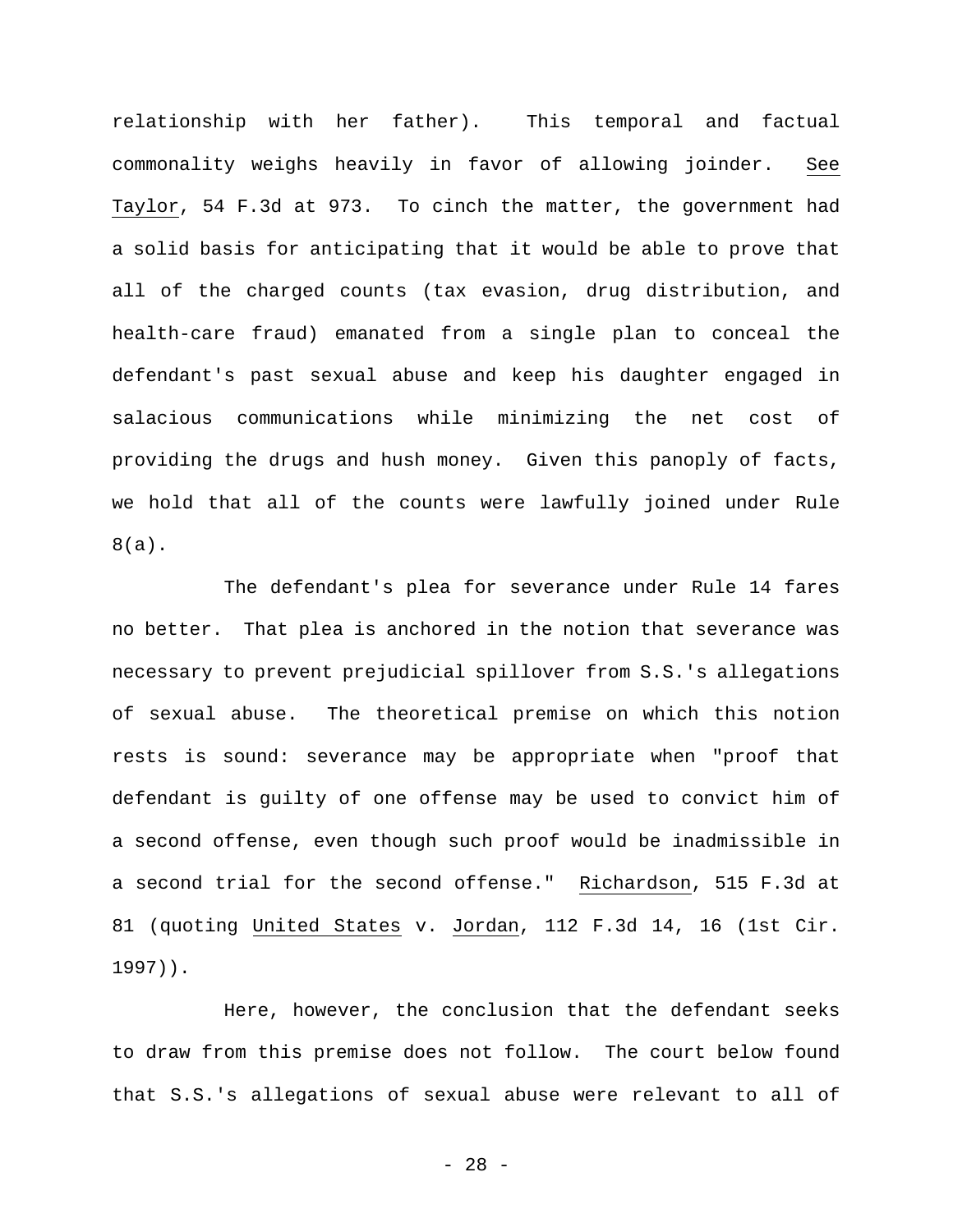the charges laid in the indictment, and that finding cannot plausibly be termed an abuse of discretion. Consequently, the defendant's allegation of prejudicial spillover is without substance. See id.

To say more about either joinder or severance would be supererogatory. For the reasons articulated above, we conclude that the defendant has neither rebutted the strong presumption in favor of joinder nor mounted a compelling showing of undue prejudice. It follows inexorably, as night follows day, that the district court's refusal to sever the tax-evasion charges is impervious to the defendant's onslaught.

# **B. Jury Instructions.**

The defendant next challenges the district court's jury instructions on the drug-distribution counts.4 This claim of error was preserved below, and we follow a two-part framework in reviewing preserved claims of instructional error. See Sasso, 695 F.3d at 29. Under this bifurcated framework, we afford de novo review to questions about "whether the instructions conveyed the essence of the applicable law," while affording review for abuse of discretion to questions about "whether the court's choice of language was unfairly prejudicial." Id. In this instance, the

 $\overline{a}$ 

<sup>4</sup> A copy of the relevant portion of the jury instructions is reprinted as an appendix.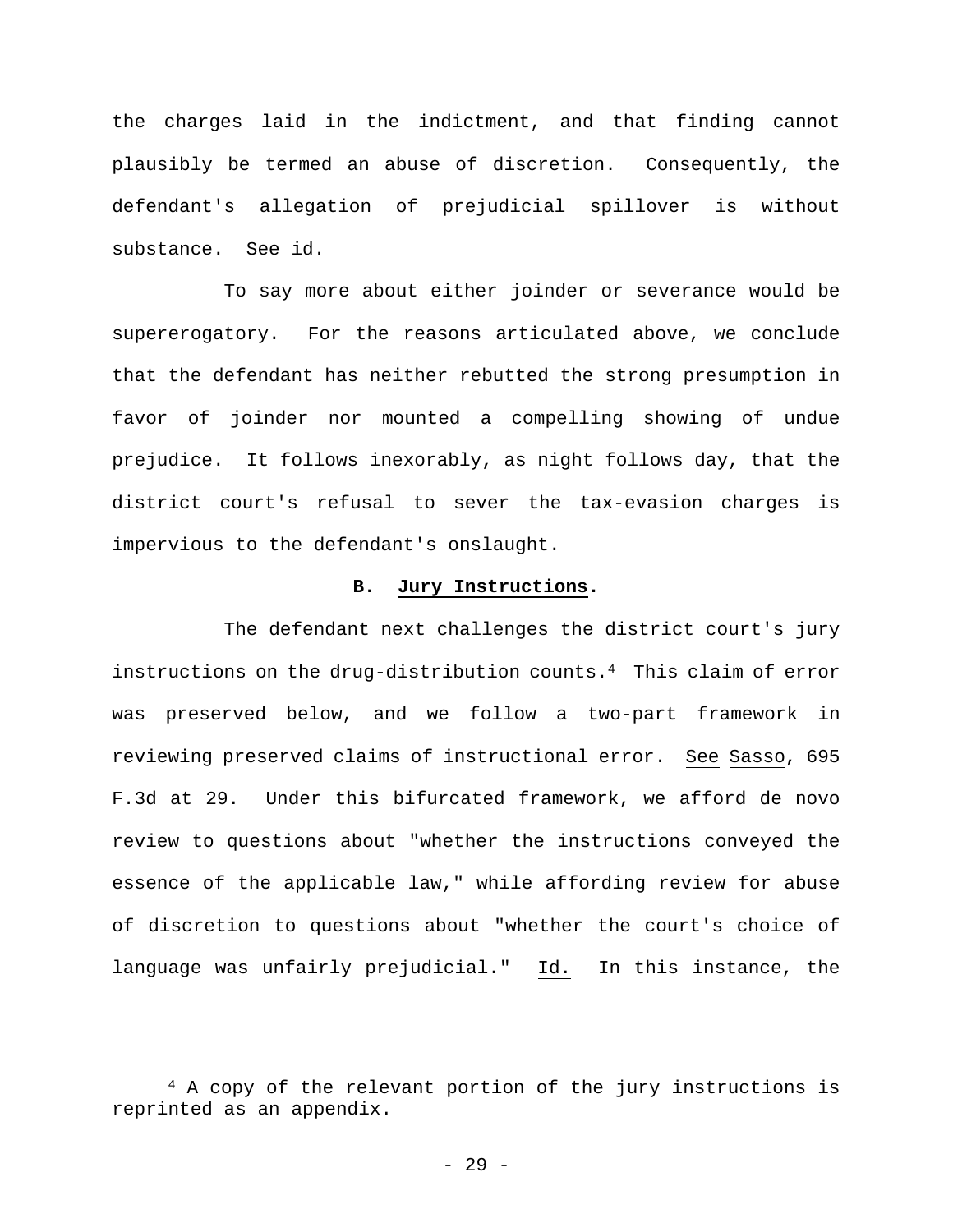parties agree that de novo review obtains, and we proceed accordingly.

When charging a jury, a district court's task is to "furnish a set of instructions composing, in the aggregate, the proper legal standards to be applied by lay jurors in determining the issues that they must resolve in a particular case." United States v. DeStefano, 59 F.3d 1, 2 (1st Cir. 1995). On appeal, we are obliged to consider the district court's instructions in their totality, "not in some sort of splendid isolation." United States v. Goris, 876 F.3d 40, 48 (1st Cir. 2017).

Since the defendant's claim of instructional error relates exclusively to the drug-distribution counts, we start by summarizing the relevant legal standards pertaining to convictions under the Controlled Substances Act. That Act makes it "unlawful for any person knowingly or intentionally" to "distribute . . . a controlled substance." 21 U.S.C. § 841(a); see United States v. Limberopoulos, 26 F.3d 245, 249 (1st Cir. 1994). A registered physician is exempt from this prohibition, though, if he prescribes controlled substances in the usual course of professional practice.5 See 21 U.S.C. § 822(b); 21 C.F.R. § 1306.04(a). This

 $\overline{a}$ 

<sup>5</sup> The term "registered physician" is a term of art. The law requires physicians wishing to prescribe medications that are deemed controlled substances to register with the Attorney General. See 21 U.S.C. § 822(a)(2); Hoxie v. Drug Enf't Admin., 419 F.3d 477, 481 (6th Cir. 2005). It is undisputed that the defendant was so registered.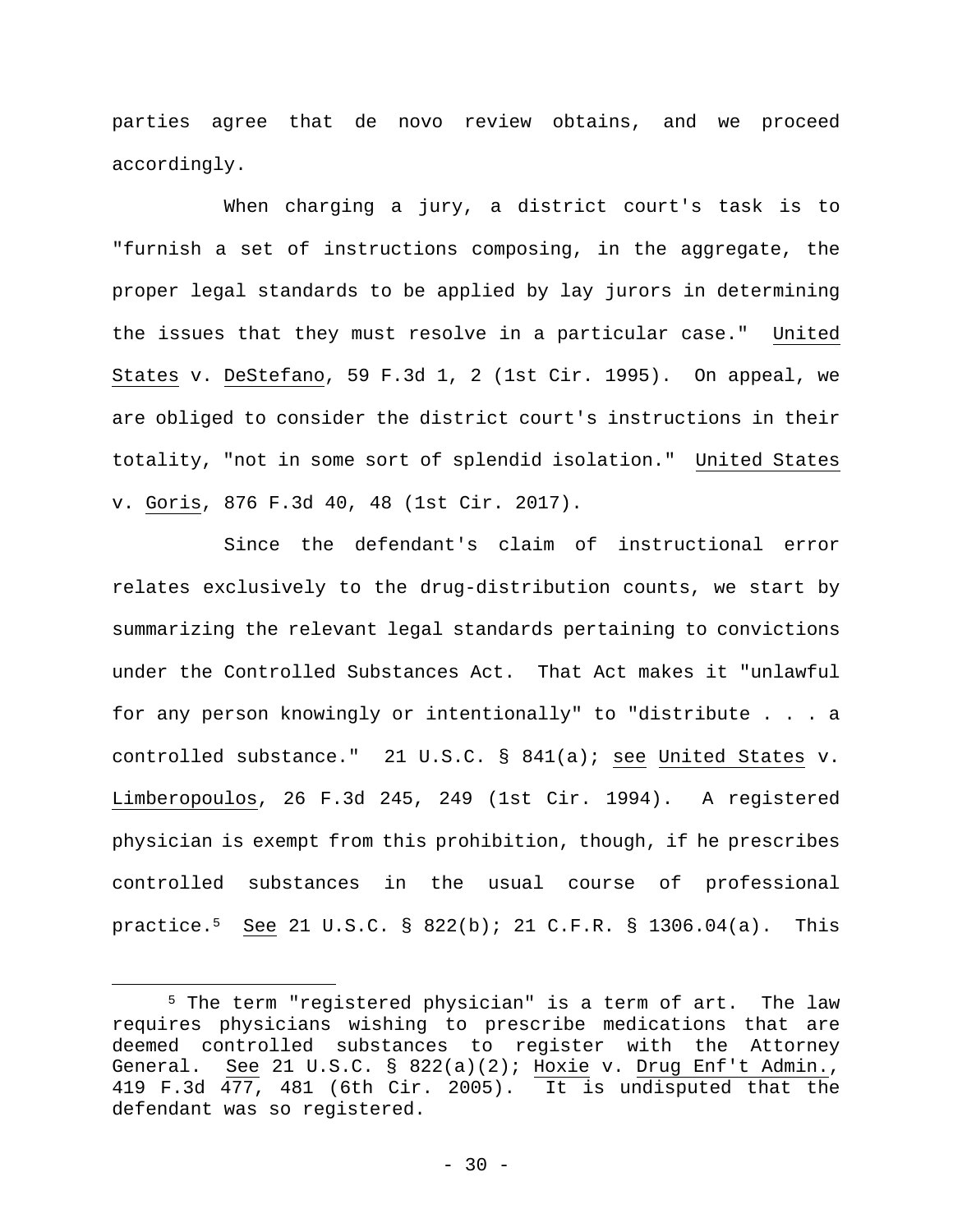exemption does not shield a physician who knowingly dispenses controlled substances outside "the usual course of professional treatment or . . . legitimate and authorized research." 21 C.F.R. § 1306.04(a); see United States v. Moore, 423 U.S. 122, 124 (1975). Thus, a physician violates Section 841(a) when he writes controlled-substance prescriptions not in service of treating a patient but, rather, in service of enabling a known drug addiction. See United States v. Cuong, 18 F.3d 1132, 1137 (4th Cir. 1994).

In this case, the defendant trains his fire on the district court's instructions concerning the mens rea requirement of the drug-distribution offenses. He contends that the district court's references to a physician's "course of professional practice" and "standard of care" were apt to have confused the jury, with the result that the jury could have found the defendant guilty on the drug-distribution counts for engaging in negligent (as opposed to intentional) misconduct.

This contention is groundless. We agree, of course, that a physician's departure from the standard of care, without more, is not enough to sustain a conviction under Section 841(a). See United States v. Wexler, 522 F.3d 194, 204 (2d Cir. 2008); United States v. Feingold, 454 F.3d 1001, 1007 (9th Cir. 2006). We also agree that even a negligent physician is inoculated against criminal liability under Section 841(a) as long as he acts in good faith. See United States v. McIver, 470 F.3d 550, 559-60 (4th

- 31 -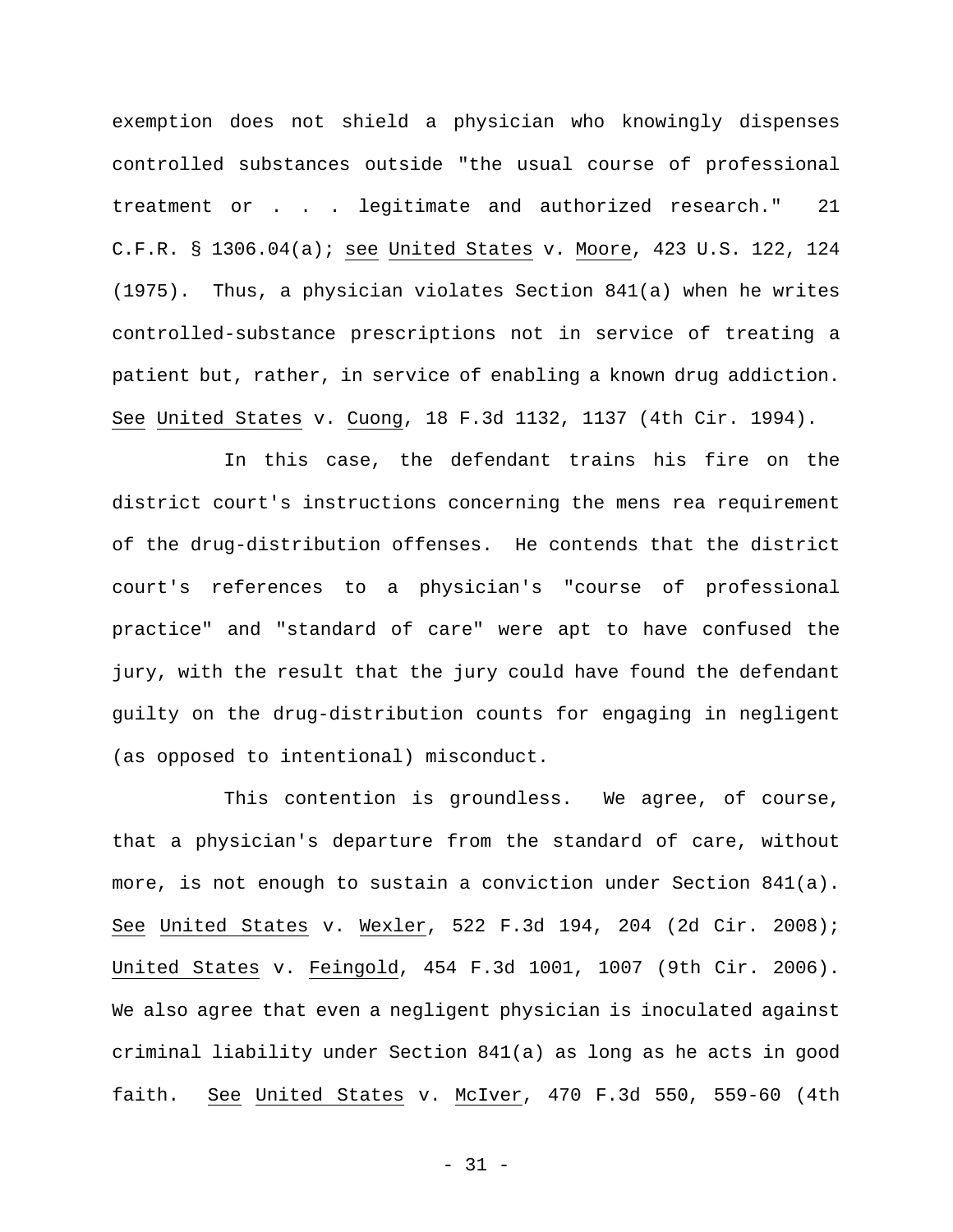Cir. 2006). But acts or omissions may still be relevant to the jury's decisional calculus even if, on their own, they cannot dictate a finding of guilt.

So it is here: although a physician's failure to adhere to an applicable standard of care cannot, by itself, form the basis for a conviction under Section 841(a), such a failure is undeniably relevant to that determination. See Wexler, 522 F.3d at 204. After all, the further that a defendant strays from accepted legal duties, the more likely that a factfinder will find him to be in knowing disregard of those duties. See Cheek v. United States, 498 U.S. 192, 203-04 (1991). With such a predicate in place, a jury supportably may conclude "that the government has carried its burden of proving knowledge." Id. "Evidence that a physician consistently failed to follow generally recognized procedures tends to show that in prescribing drugs he was not acting as a healer but as a seller of wares." United States v. Alerre, 430 F.3d 681, 691 (4th Cir. 2005).

 The district court's instructions hewed closely to these principles and articulated them well. The court made pellucid that, although facts such as a physician's failure to meet the standard of care or to adhere to ethical standards were relevant data points, medical negligence alone was insufficient to ground a conviction. Rather, the government was required to prove beyond a reasonable doubt that the defendant had written a

- 32 -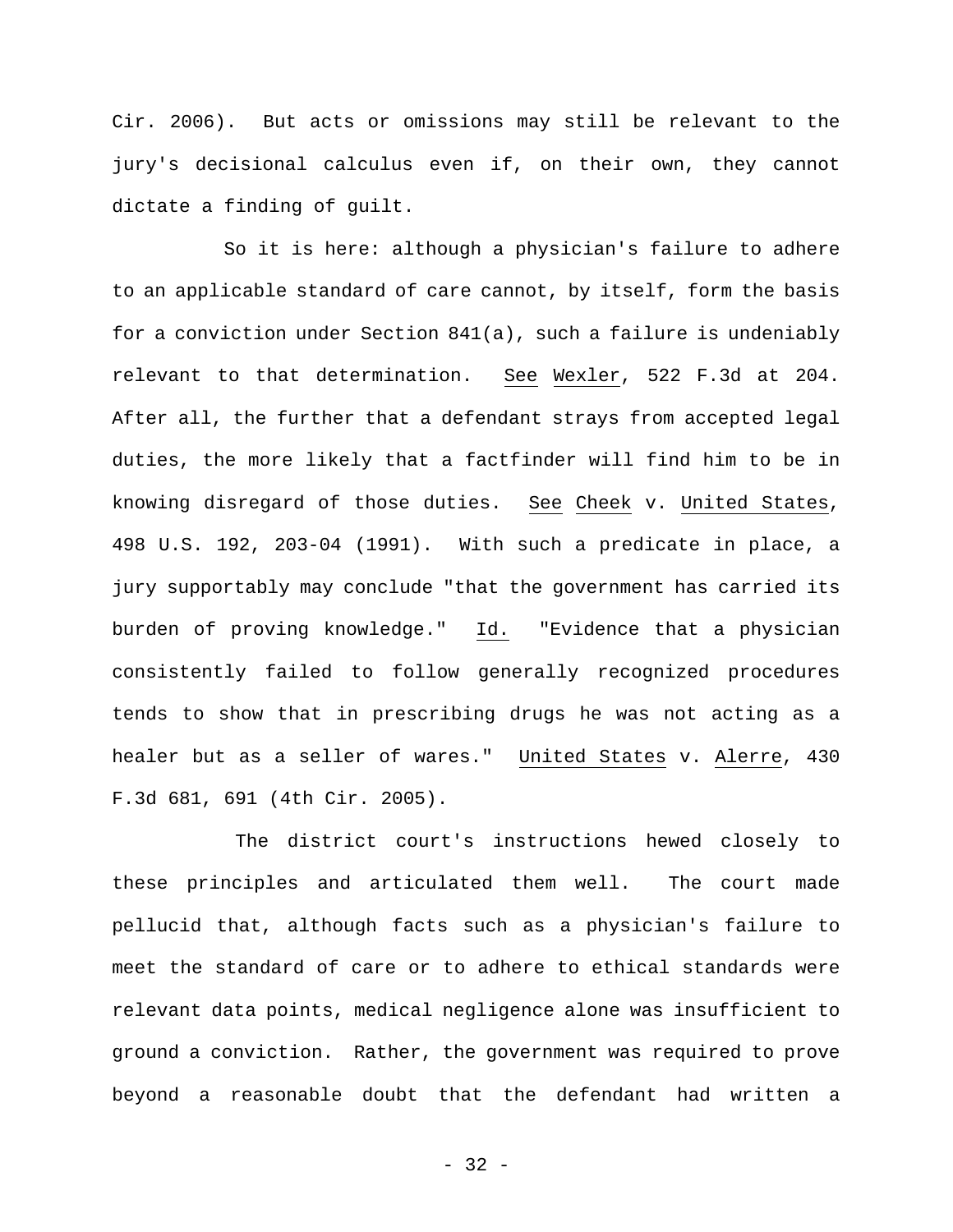"prescription for other than a legitimate medical purpose in the usual course of professional practice." It is axiomatic that instructing a jury that the government must meet its burden of proof "beyond a reasonable doubt" clarifies that a criminal, rather than a civil, standard applies. McIver, 470 F.3d at 559.

The coup-de-grâce is that the district court lucidly explained the government's burden for proving criminal intent. It stressed that the government had to prove, at a minimum, that the defendant "was aware to a high probability the prescription was not given for a legitimate medical purpose in the usual course of professional practice" and that the defendant "consciously and deliberately avoided learning that fact." Cf. Global-Tech Appliances, Inc. v. SEB S.A., 563 U.S. 754, 766 (2011) (explaining doctrine of willful blindness).

Nor was this all. To safeguard the defendant's rights, the court emphasized that "a sincere effort to act in accordance with proper medical practice," even if flawed, could not undergird a guilty verdict so long as the defendant had acted in "good faith." This latter instruction was important. Because good faith is a defense to criminal charges under Section 841(a) but not to civil liability for medical malpractice, "inclusion of a good faith instruction is . . . a plainspoken method of explaining to the jury a critical difference between the two standards." United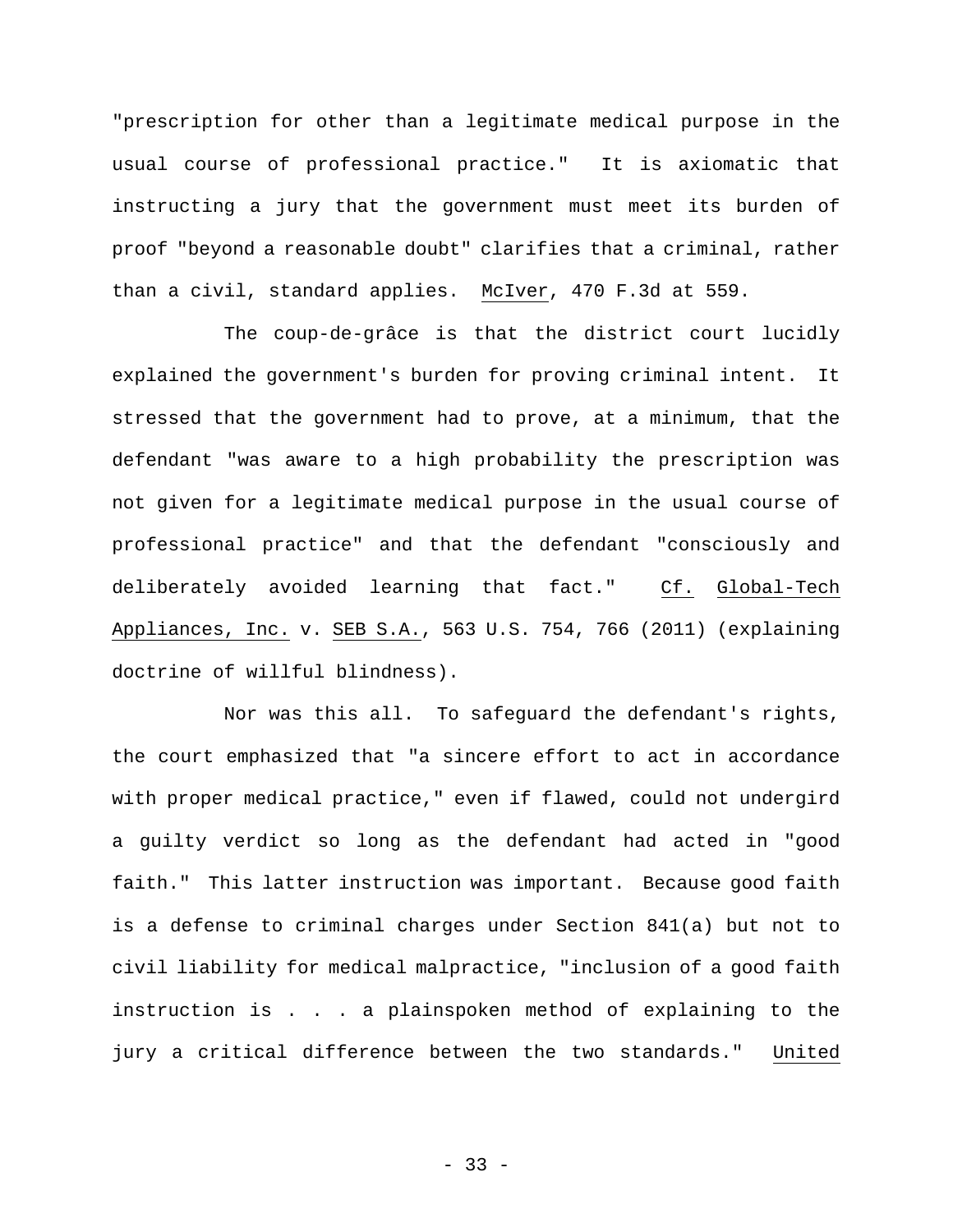States v. Smith, 573 F.3d 639, 650 (8th Cir. 2009) (quoting McIver, 470 F.3d at 560).

The defendant has one last shot in his sling. He notes that he proposed alternative language, spurned by the district court, which would have better illustrated the distinction between criminal distribution of drugs and medical malpractice. This observation goes nowhere. Although a trial court is required to convey the proper legal standards in its jury instructions, its word choices as among acceptable formulations are largely discretionary. See DeStefano, 59 F. 3d at 2; see also United States v. Sampson, 486 F.3d 13, 38 (1st Cir. 2007) (holding that court was not obliged to "parrot [defendant's] preferred wording in its jury instructions"). On appeal, the issue is not whether the district court's choice of phrase was ideal but, rather, whether "taking the charge as a whole, the instructions adequately illuminate[d] the law applicable to the controlling issues in the case without unduly complicating matters or misleading the jury." DeStefano, 59 F.3d at 3 (internal citations omitted). The court's charge in this case passes this test with flying colors.

That ends this aspect of the matter. The luminously clear language adopted by the district court belies the defendant's suggestion that the district court failed to convey the proper mens rea requirement to the jury. Viewing the jury instructions as a whole, we conclude that the district court adequately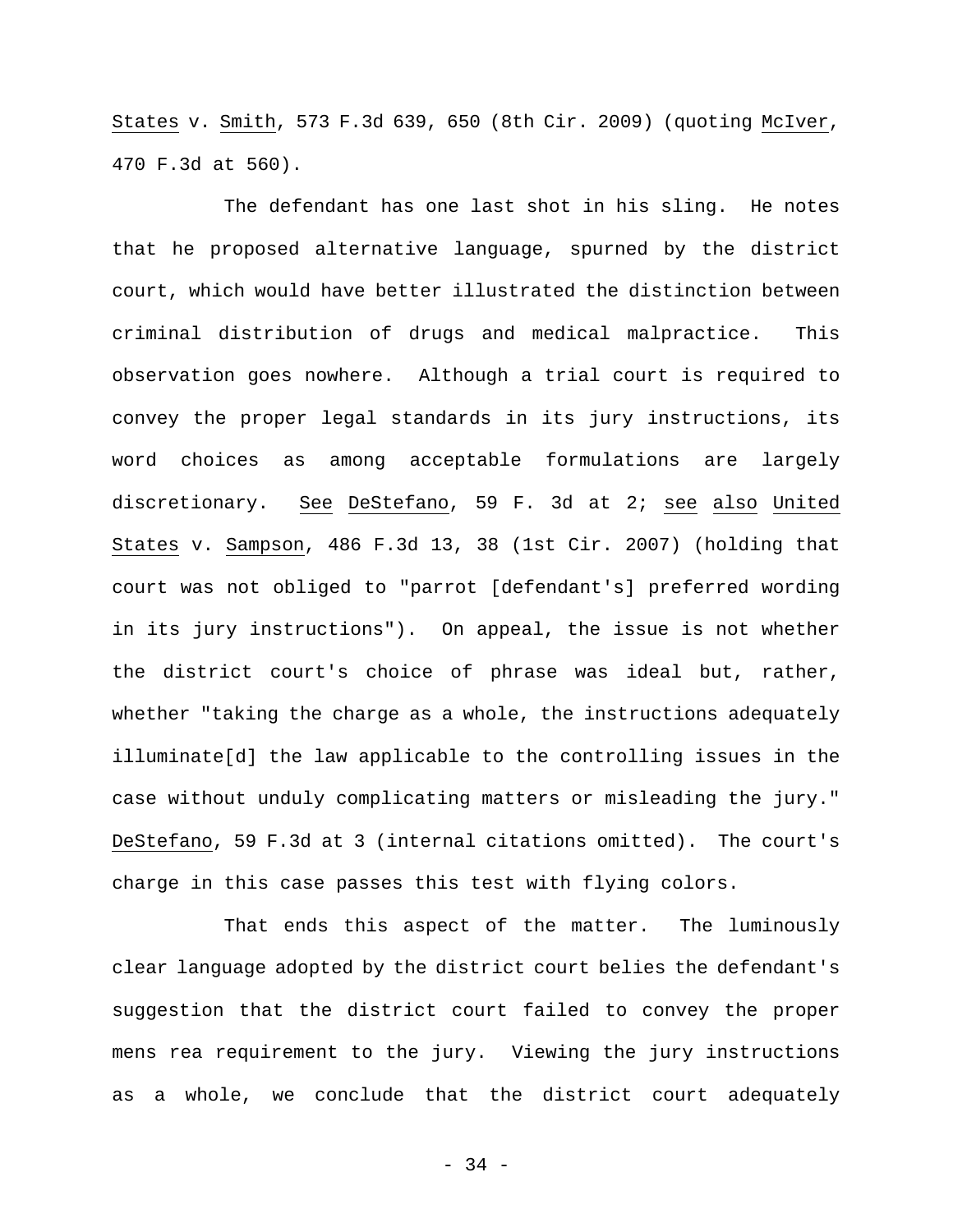elucidated the distinctions between intentional and negligent misconduct. Accordingly, we reject the defendant's claim of instructional error.

# **C. Judgment as a Matter of Law.**

We need not tarry over the defendant's final argument, which calumnizes the district court's denial of his motions for judgment of acquittal on the drug-distribution charges. In approaching this argument, we are mindful that we review the denial of a motion for judgment of acquittal de novo. See George, 841 F.3d at 61. For this purpose, we evaluate whether, after considering the evidence in the light most favorable to the government and drawing all reasonable inferences to its behoof, a rational jury could conclude that the government proved all of the essential elements of the charged crimes beyond a reasonable doubt. See id.; United States v. Chiaradio, 684 F.3d 265, 281 (1st Cir. 2012). "To uphold a conviction, the court need not believe that no verdict other than a guilty verdict could sensibly be reached, but must only satisfy itself that the guilty verdict finds support in 'a plausible rendition of the record.'" United States v. Williams, 717 F.3d 35, 38 (1st Cir. 2013) (quoting United States v. Echeverri, 982 F.2d 675, 677 (1st Cir. 1993)).

The defendant does not challenge the sufficiency of the evidence with respect to the health-care fraud count — a count that addressed the prescriptions fraudulently written in his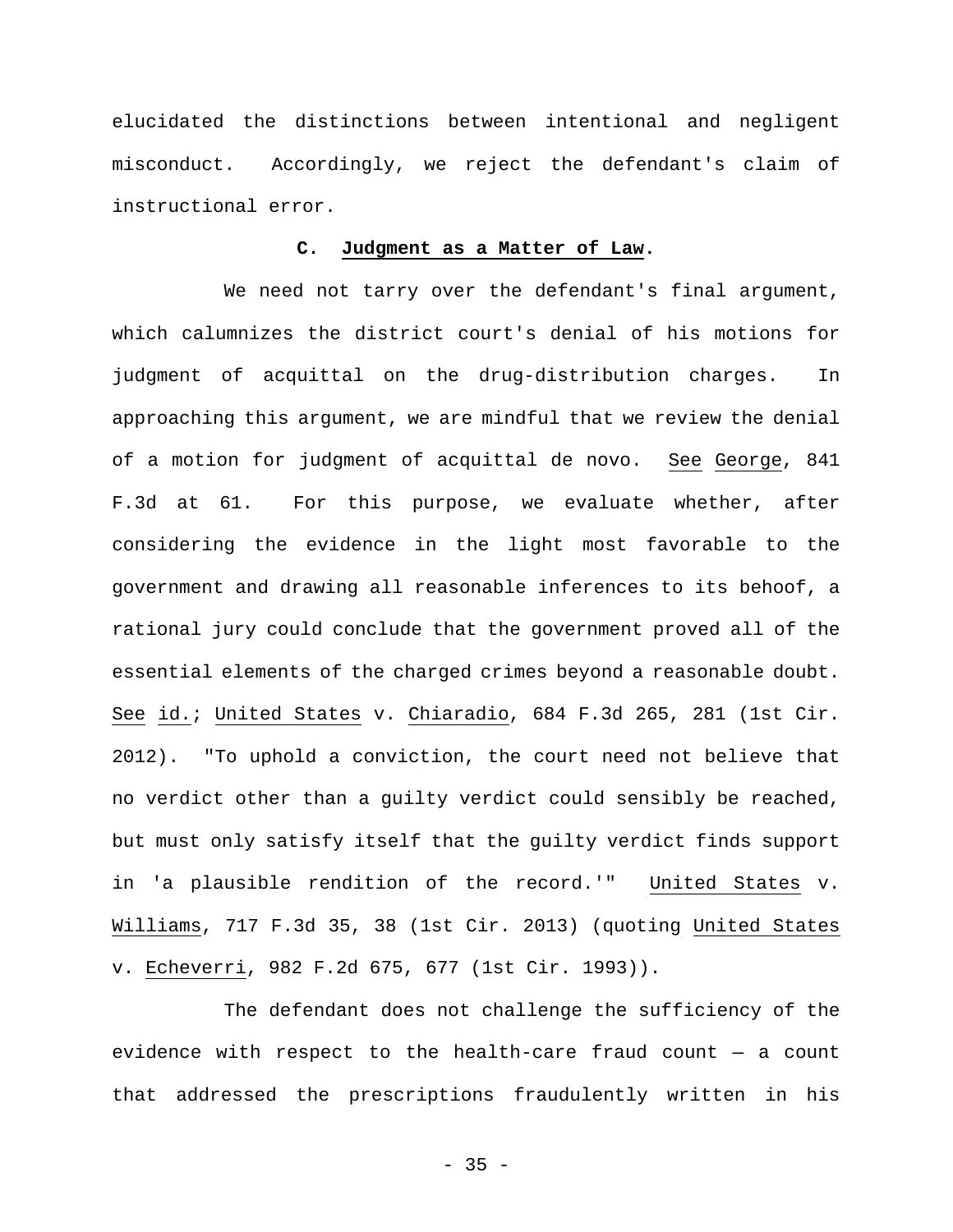wife's name. Rather, he limits his sufficiency challenge to the drug-distribution counts relating to the prescriptions written in S.S.'s name. With respect to those counts, the government had to establish beyond a reasonable doubt that the defendant "knowingly prescribed a controlled substance outside the usual course of professional medical practice and without a legitimate medical purpose." United States v. Kohli, 847 F.3d 483, 489 (7th Cir. 2017); see 21 U.S.C. § 841(a)(1); 21 C.F.R. § 1306.04(a). The defendant does not dispute that Ambien, Lunesta, and Xanax are Schedule IV controlled substances, nor does he dispute that he was aware of their status as such. Even so, he contends that a rational jury could not have found that he wrote the prescriptions in S.S.'s name for illegitimate purposes.

This contention elevates hope over reason. There is no pat formula describing what proof is required to ground a finding that a defendant acted outside the usual course of professional practice. See United States v. Singh, 54 F.3d 1182, 1187 (4th Cir. 1995); United States v. August, 984 F.2d 705, 713 (6th Cir. 1992). Rather, inquiring courts must approach the issue on a caseby-case basis and sift the evidence in a given case to determine whether a specific set of facts will support a guilty verdict. See Singh, 54 F.3d at 1187. In conducting this tamisage, testimony from a medical or pharmacological expert may be helpful — but such expert testimony is not a sine qua non to a finding of guilt. See

- 36 -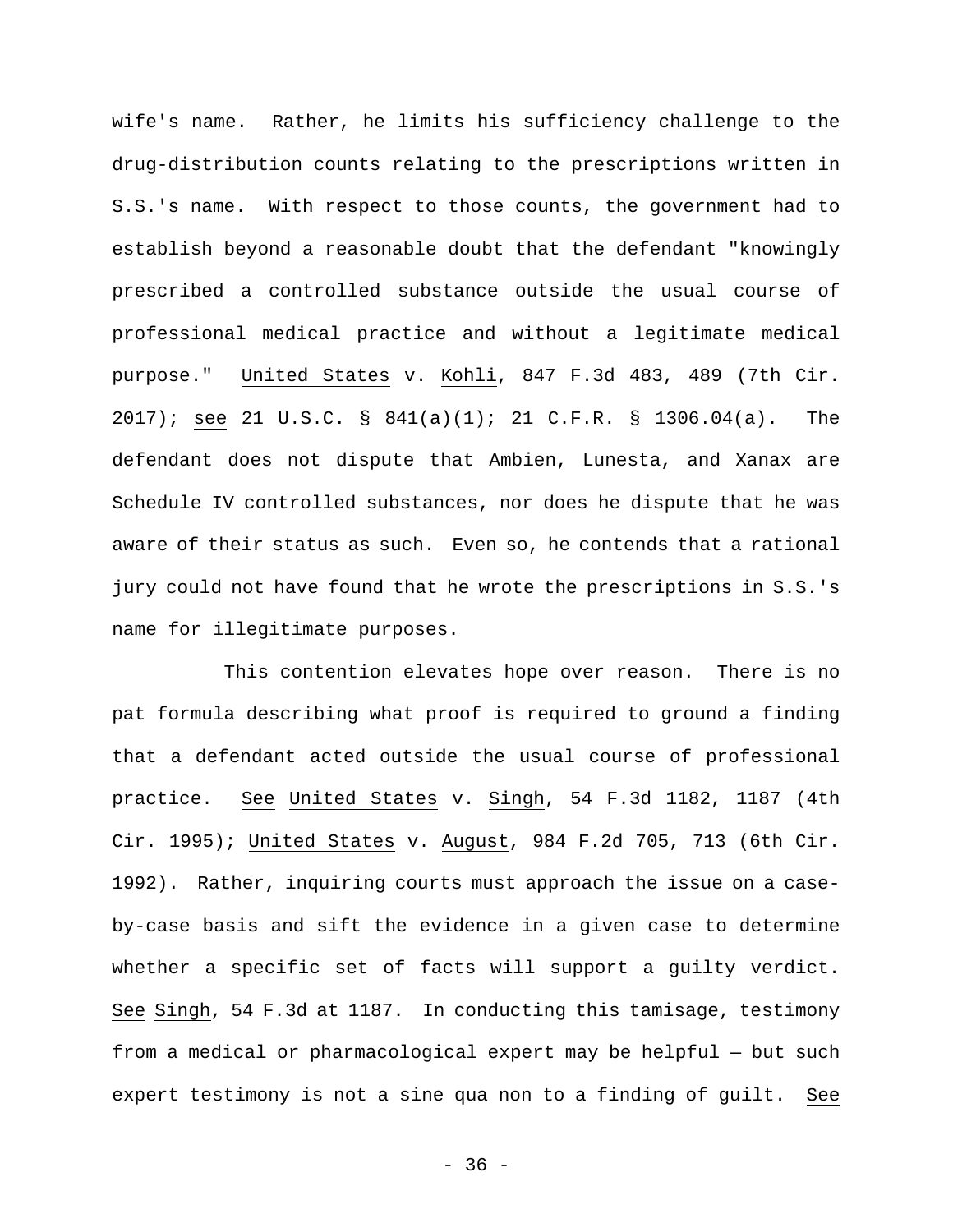United States v. Elder, 682 F.3d 1065, 1070 (8th Cir. 2012) (holding that in such a case the jury may also base a guilty verdict on lay testimony concerning the facts and circumstances relating to the prescriptions); United States v. Pellman, 668 F.3d 918, 924 (7th Cir. 2012) (similar).

Jurors, of course, may draw on their everyday experiences, and they can be expected to have some familiarity with how doctors care for patients. It follows, we think, that jurors may infer bad faith from conduct that is commonly understood to be plainly unprofessional. For instance, a physician's prescription of an addictive drug without any physical examination may provide support for an inference of bad faith. See Moore, 423 U.S. at 142-43; United States v. Johnson, 71 F.3d 539, 542 (6th Cir. 1995). Similarly, a physician's prescription of controlled substances to a person, knowing of that person's drug addiction, also may be probative of bad faith. See Kohli, 847 F.3d at 490; see also United States v. Hooker, 541 F.2d 300, 305 (1st Cir. 1976) (affirming conviction of physician who "knew the drugs were not to be used for therapeutic or medical purposes" (citation omitted)). So, too, a physician's failure to maintain adequate patient records when prescribing addictive drugs may be probative of bad faith. See Elder, 682 F.3d at 1071.

In this case, the record reflects several badges of bad faith. The defendant prescribed a surfeit of highly addictive

- 37 -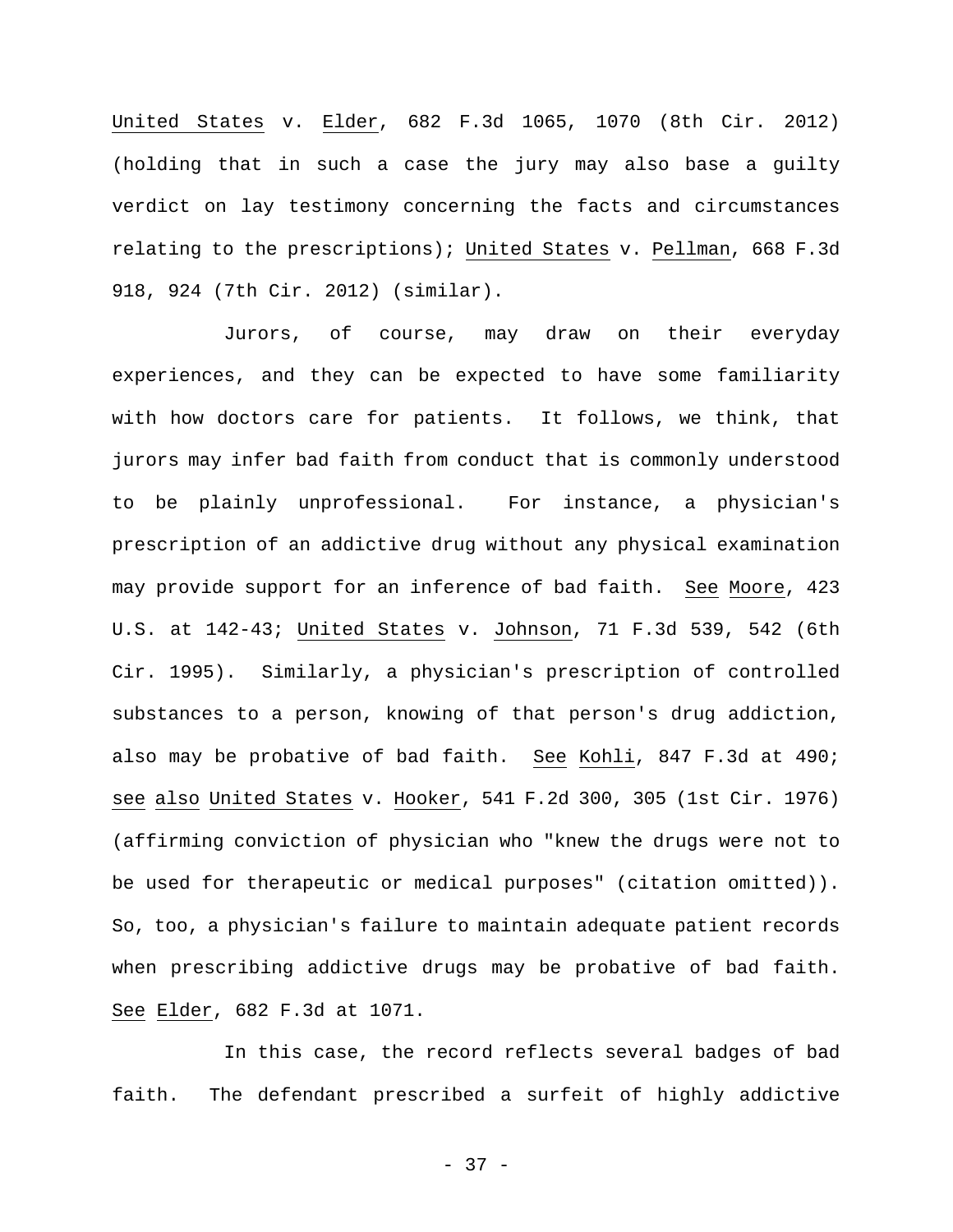drugs even though he never examined S.S. during the relevant time frame and knew of her history of drug abuse. Moreover, the trial transcript contains no hint that the defendant ever maintained records of S.S.'s treatment. Even more damning, the government's expert, Dr. Gary Hatfield, testified that the prescriptions at issue fell outside the ethical boundaries of patient care.<sup>6</sup> Last — but surely not least — the jury reasonably could have inferred (as explained supra) that the defendant prescribed the drugs in order to buy S.S.'s silence and her continued participation in sexualized communications, and not for any legitimate medical purpose.

In another effort to disparage the sufficiency of the evidence, the defendant claims that he suffered from a personality

 $\overline{a}$ 

<sup>6</sup> Among other things, Dr. Hatfield testified that, in accordance with standard medical practice, only a physician treating a patient locally should prescribe addictive drugs on a routine basis. He also vouchsafed that physicians should not treat family members in non-emergency situations. Finally, he offered his opinion that a dermatologist lacks the necessary qualifications to write prescriptions for anti-anxiety and antidepressant drugs on a long-term basis.

To be sure, the defendant attempts to debunk the probative value of Dr. Hatfield's testimony because that testimony was not based on a review of S.S.'s patient files and, therefore, the witness was in no position to second-guess the defendant's medical judgment. This is magical thinking: where, as here, there is no evidence that the physician-defendant kept any records relating to the patient, that vacuum "cast[s] serious doubt on whether any legitimate doctor-patient relationships existed." Elder, 682 F.3d at 1071. The defendant's thesis, if accepted, would have the perverse consequence of rewarding unscrupulous physicians who avoid leaving a paper trail.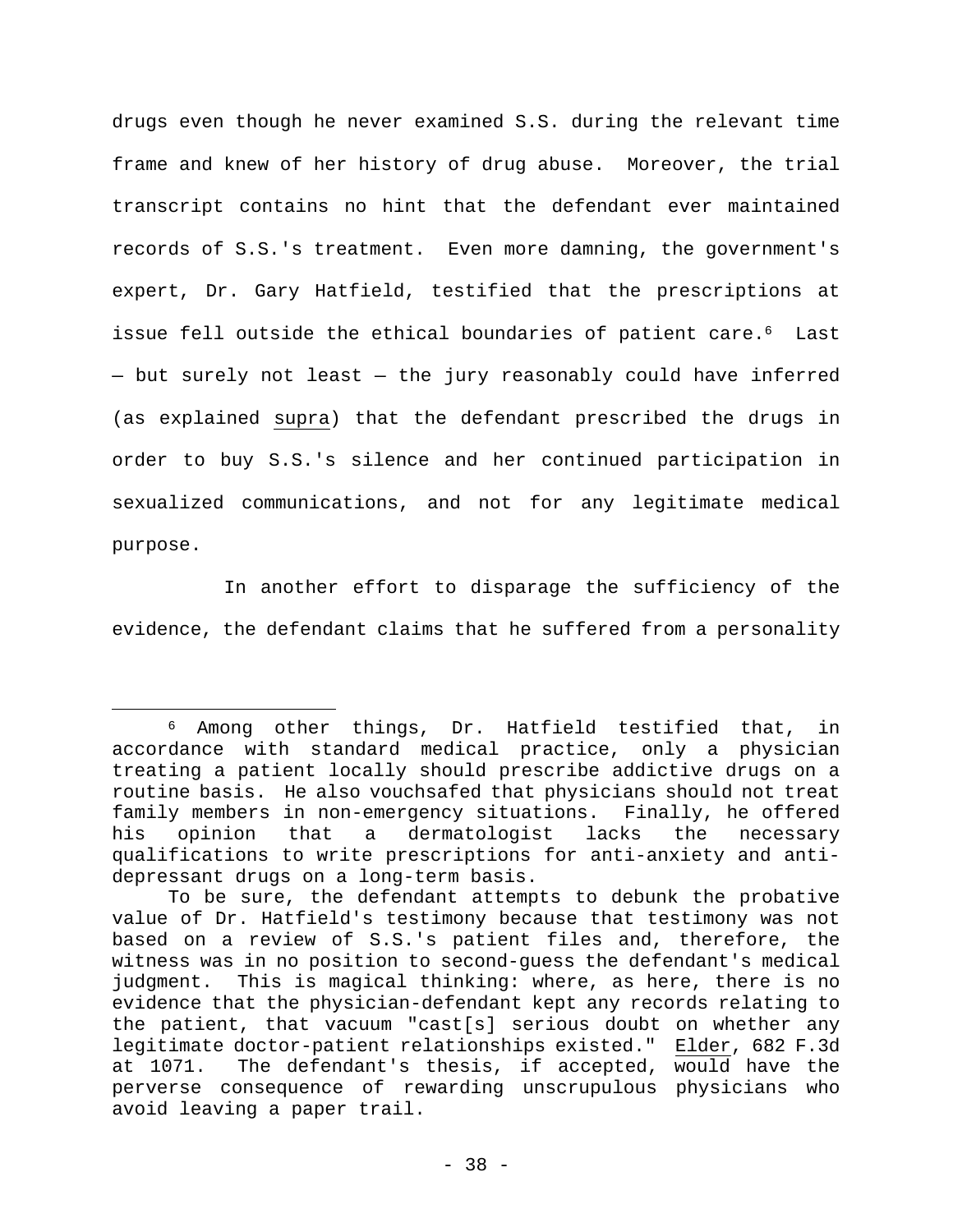disorder that prevented him from resisting S.S.'s importunings. Refined to bare essence, this claim boils down to an invitation that we weigh conflicting state-of-mind evidence differently than the jury chose to do. We must decline the invitation: since the jury's determination that the defendant engaged in intentional misconduct is amply supported by a plausible reading of the record, we must honor that determination. See Williams, 717 F.3d at 38.

We summarize succinctly. Congress gave the defendant the authority to distribute dangerous and addictive drugs. With that grant of authority, Congress also gave "him the responsibility to distribute them wisely within the course of his medical practice." Singh, 54 F.3d at 1189. On the ugly facts of this case, the jury reasonably could have inferred — as this jury did — that the defendant abused this grant of authority and that his conduct fell so far below professional standards that his actions must have been driven by illegitimate purposes. Consequently, the evidence was sufficient to sustain his conviction on the challenged drug-distribution counts.

# **IV. CONCLUSION**

 $\overline{a}$ 

We need go no further.<sup>7</sup> The grim picture, fully developed, reveals that the defendant was fairly tried and lawfully

<sup>7</sup> In his appellate briefs, the defendant adverts to a smattering of other issues. Without exception, those issues are insufficiently developed, patently meritless, or both. None of them warrants any extended discussion here.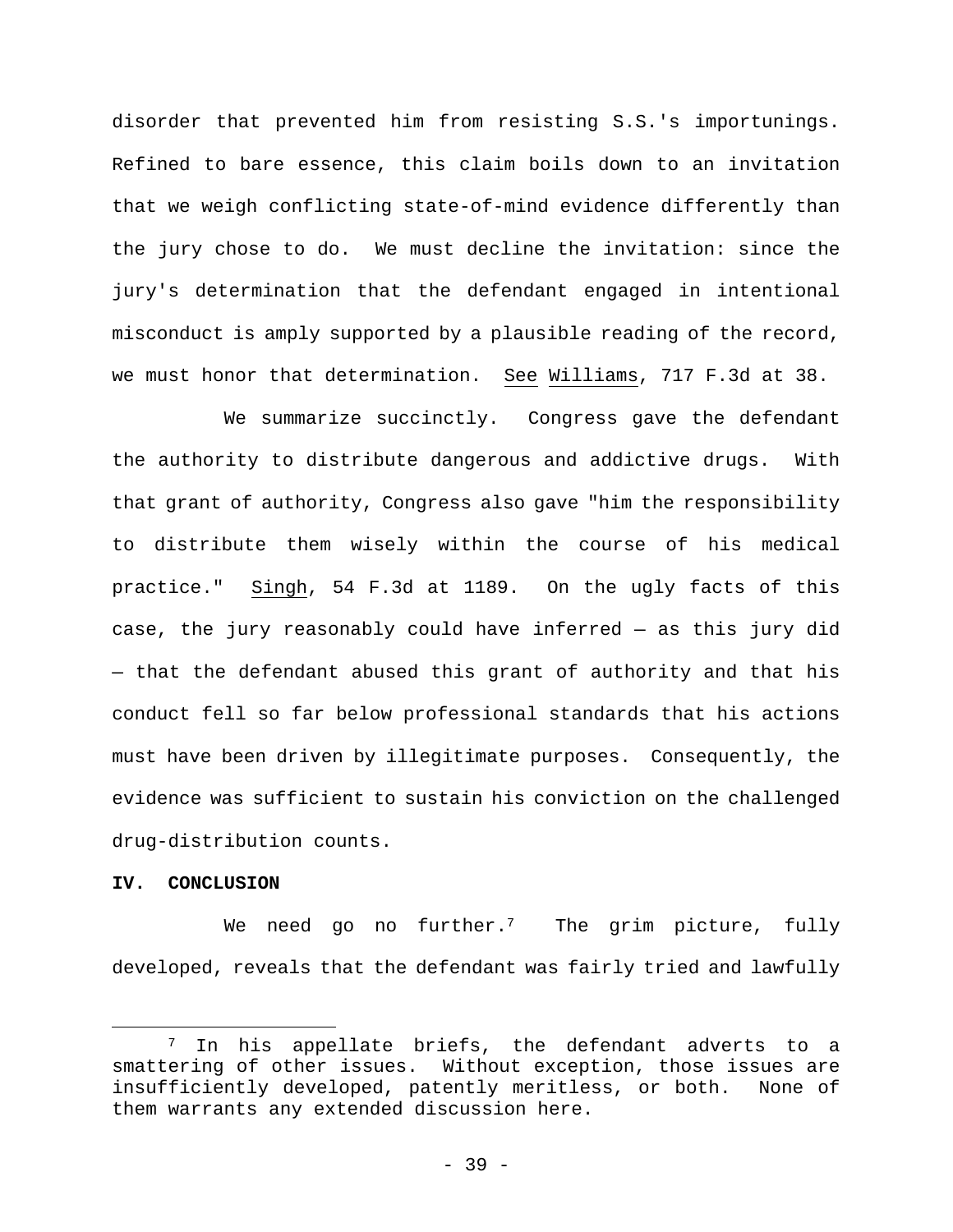convicted. For the reasons elucidated above, the judgment of the district court is

# **Affirmed.**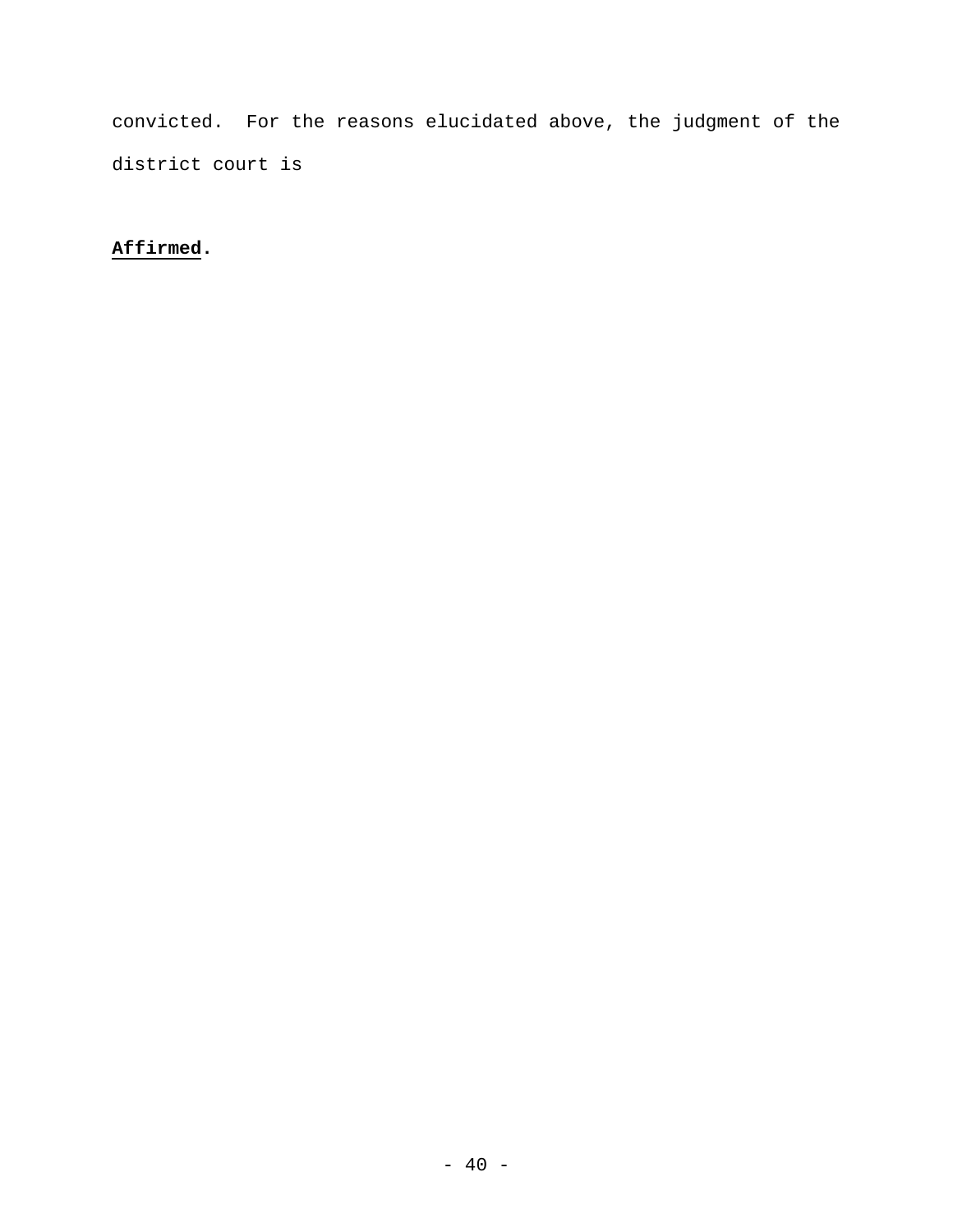# **APPENDIX**

We set forth here the portion of the district court's jury instructions concerning Counts 6 through 57, unlawful distribution of a controlled substance. See 21 U.S.C. § 841(a)(1); 21 C.F.R. § 1306.04(a).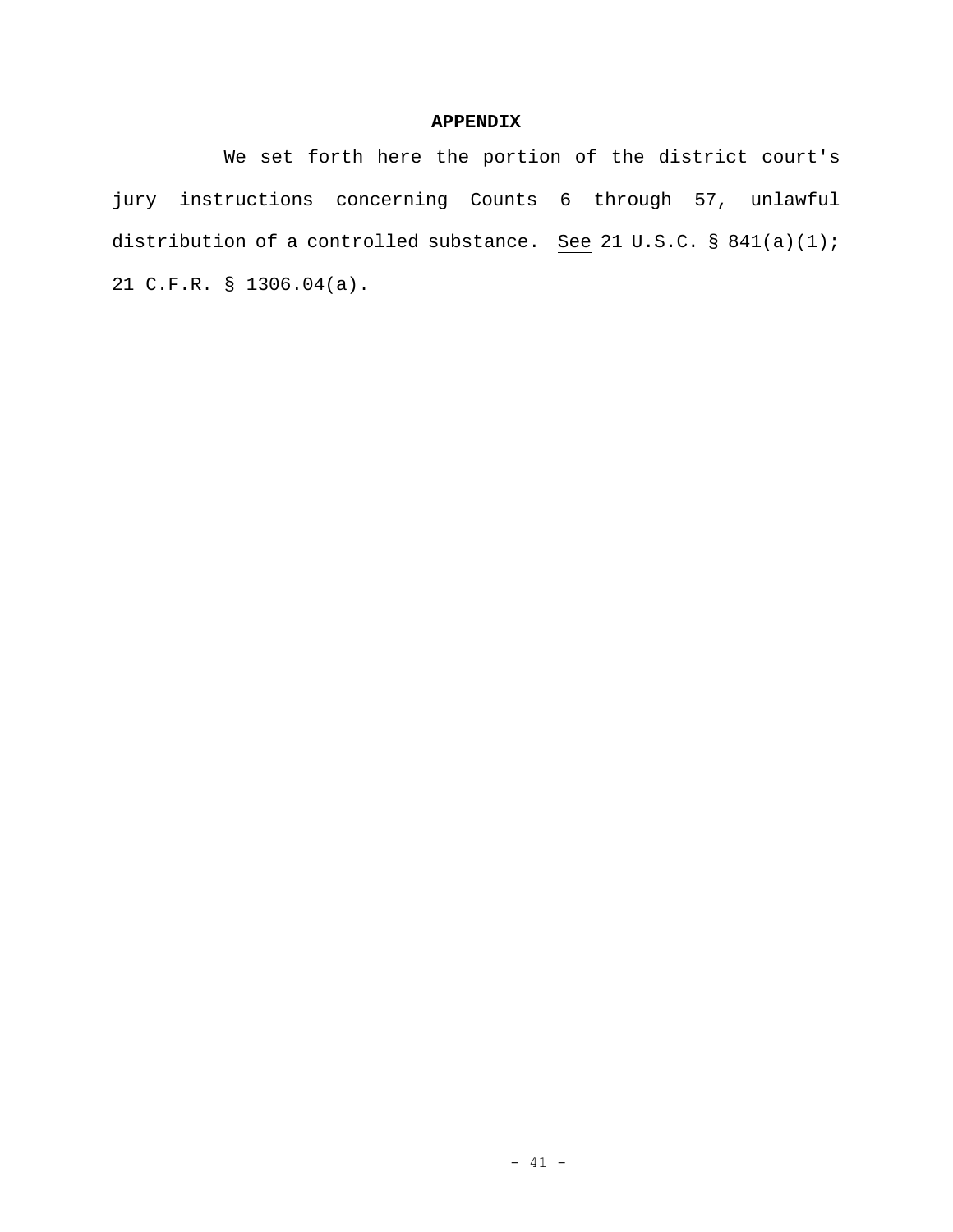Counts 6 through 57, unlawful distribution of a controlled substance. In Counts 6 through 57, the Government alleges that on 51 separate occasions, Dr. Sabean provided prescriptions for controlled substances for other than legitimate medical purposes outside the usual course of professional practice. For you to find the defendant guilty of any of these charges, you must be satisfied that the Government has proven each of the following things beyond a reasonable doubt: First, that on or about the date alleged in the count, the charge, the defendant distributed a controlled substance by providing a prescription for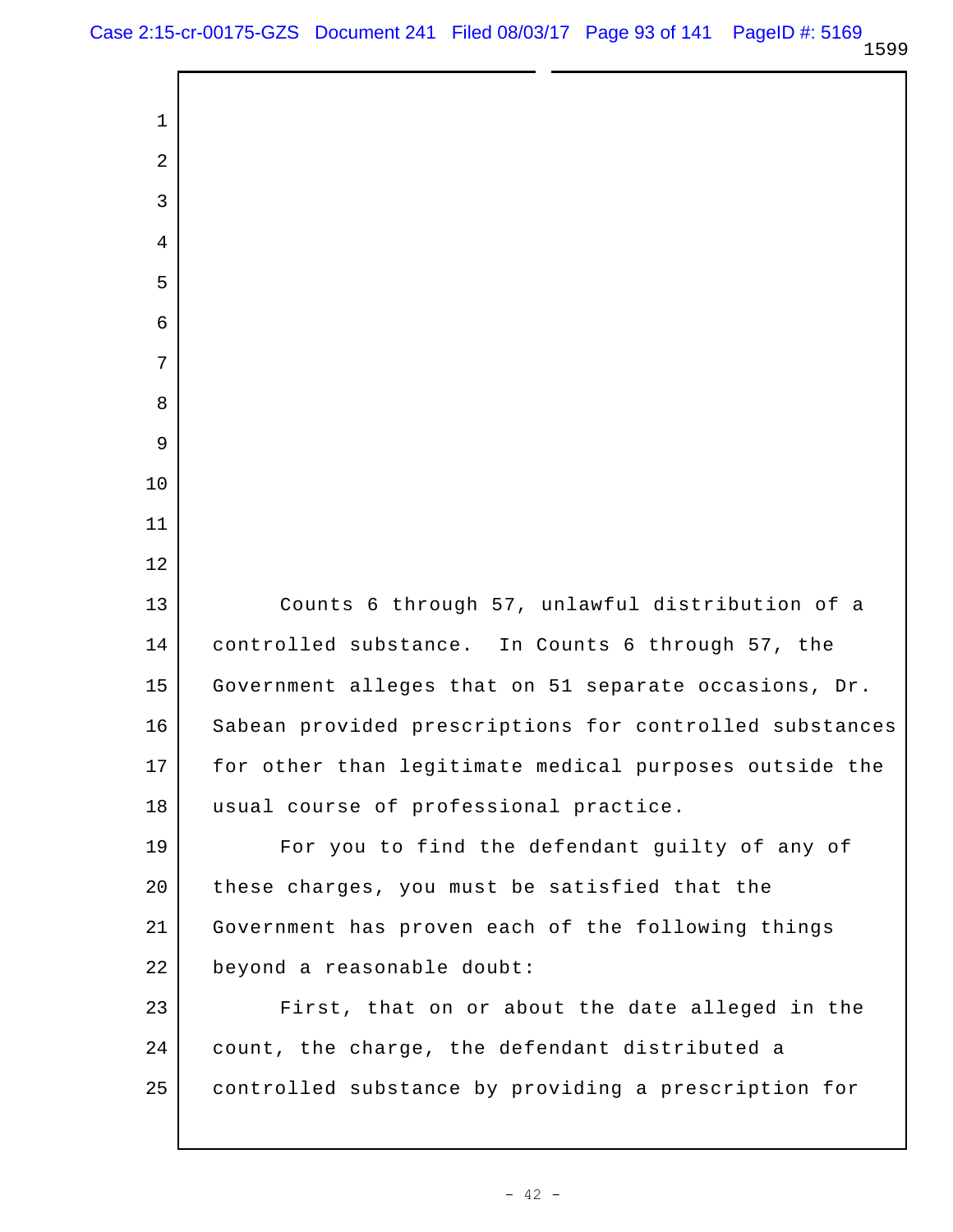1 that controlled substance.

2 3 4 Second, that the prescription was not given for a legitimate medical purpose in the usual course of professional practice; and

5 6 7 8 Third, that he did it knowingly and intentionally. For purposes of these instructions, I instruct you that Ambien, Alprazolam and Lunesta are all controlled substances under federal law.

9 10 11 12 13 14 15 16 17 18 19 20 To "distribute" means to deliver a controlled substance to another person with or without any financial interest in the transaction. The Government does not have to prove that the defendant distributed the controlled substance directly. Rather, a properly licensed medical practitioner who gives somebody a prescription for a controlled substance has distributed a controlled substance in violation of federal law if he issues the prescription for other than a legitimate medical purpose outside the usual course of professional practice. The prescription is enough if it meets the rest of the criteria.

21 22 23 24 25 A controlled substance is prescribed by a physician for a legitimate medical purpose in the usual course of professional practice if the substance is prescribed by him in good faith as part of his medical treatment of a patient.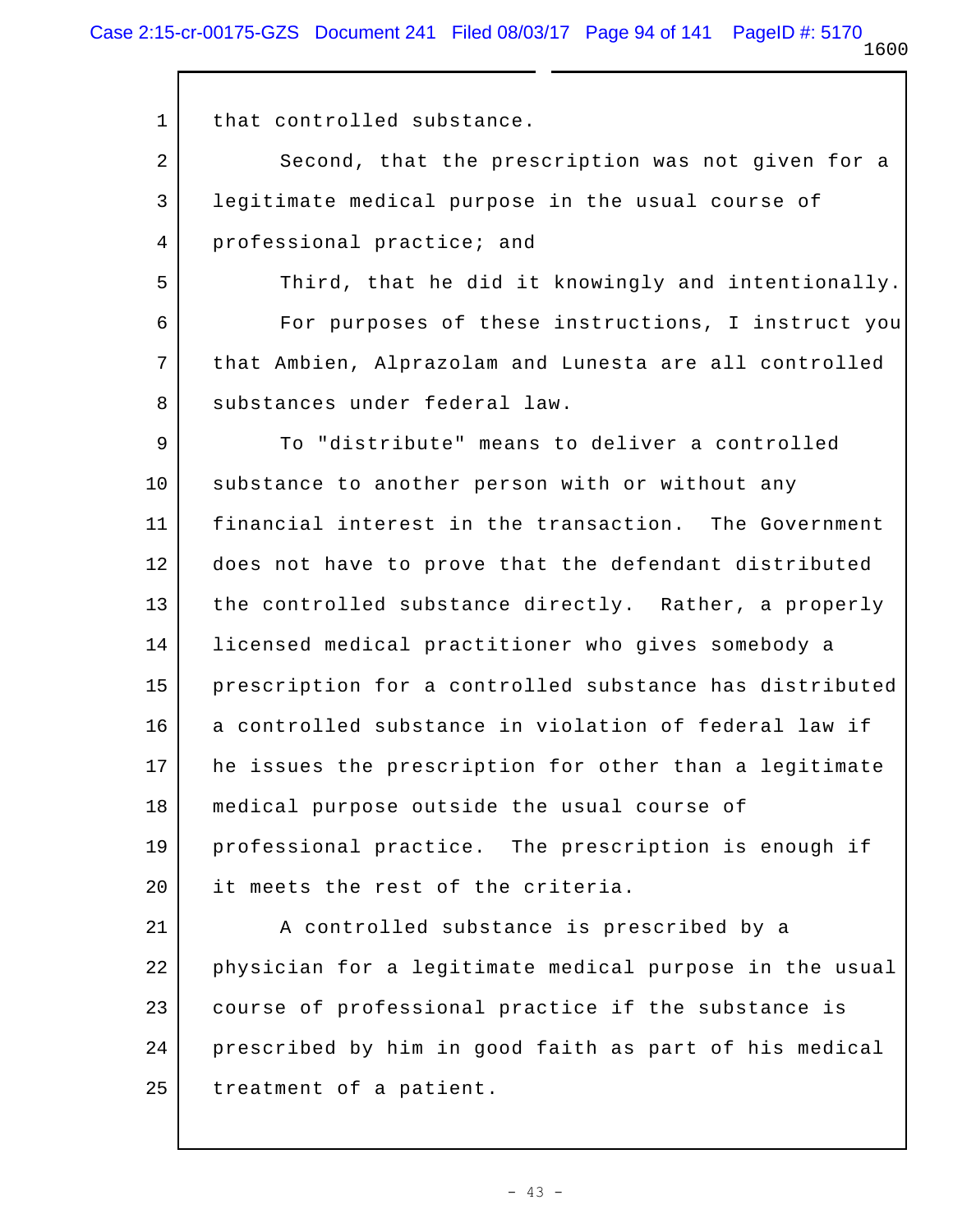1 2 3 4 5 6 Good faith in this context means the honest exercise of professional judgment as to the patient's needs. It also means the defendant made a sincere effort to act in accordance with proper medical practice given the accepted standards in the United States at the time the doctor acted.

7 8 9 10 11 12 13 14 15 16 17 18 In determining whether or not Dr. Sabean acted in good faith, you may consider all of the evidence in this case which relates to that conduct. This includes evidence regarding ethical standards and the standard of care. However, I caution you that this is not a civil case involving medical negligence for which a person may recover monetary damages. Here we're talking about whether the evidence establishes beyond a reasonable doubt that the physician -- that violated his obligation under federal law to prescribe a controlled substance for a legitimate medical purpose in the course of professional practice.

19 20 21 22 23 24 25 Now, as used in this instruction, the word "knowingly" means the act was done knowingly and intentionally and not by mistake or accident. In deciding whether the defendant acted knowingly, you may infer that the defendant had knowledge of a fact if you find that he deliberately closed his eyes to a fact that otherwise would have been obvious to him. You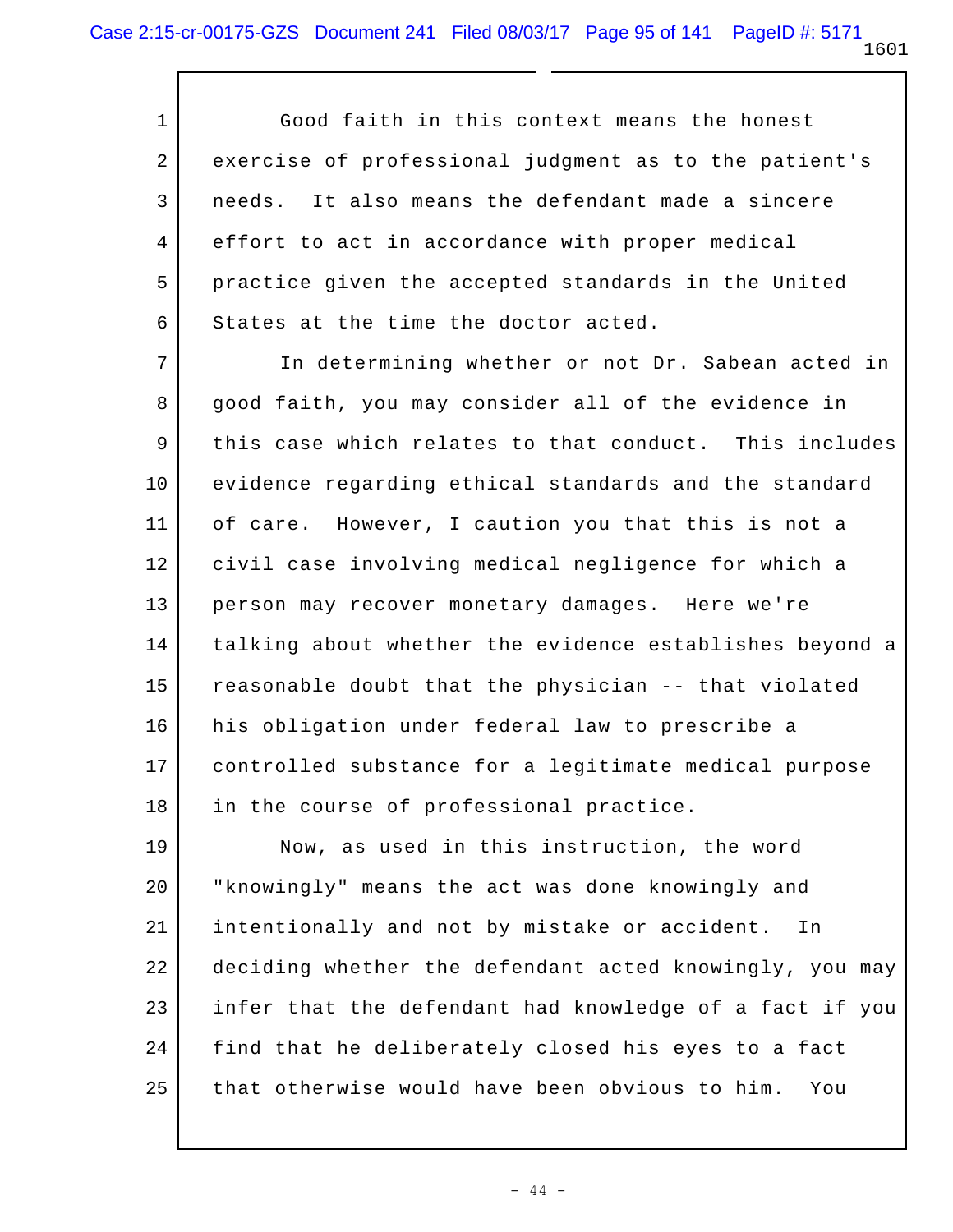1 2 remember I gave you this earlier on a different charge. Same thing applies here.

3 4 5 6 7 8 9 10 11 12 In order to infer knowledge, you must find that two things have been established. First, the defendant was aware to a high probability the prescription was not given for a legitimate medical purpose in the usual course of professional practice; second, that the defendant consciously and deliberately avoided learning that fact; that is to say, he willfully made himself blind to that fact. It's entirely up to you to decide whether he deliberately closed his eyes to this fact and, if so, what inference, if any, should be drawn.

13 14 15 16 However, it's important to bear in mind, again, that mere negligence, recklessness or mistake in failing to learn a fact is not enough. There must be a deliberate effort to remain ignorant of the fact.

17 18 19 20 21 22 23 In this case, again, evidence has been presented that the defendant suffered from an abnormal mental condition. It's for you to decide whether the defendant, in fact, had this abnormal mental condition. If you find that he suffered from such a mental condition, you may consider whether the condition is inconsistent with acting knowingly.

24 25 If, after considering all of the evidence related to defendant's abnormal mental condition, together with